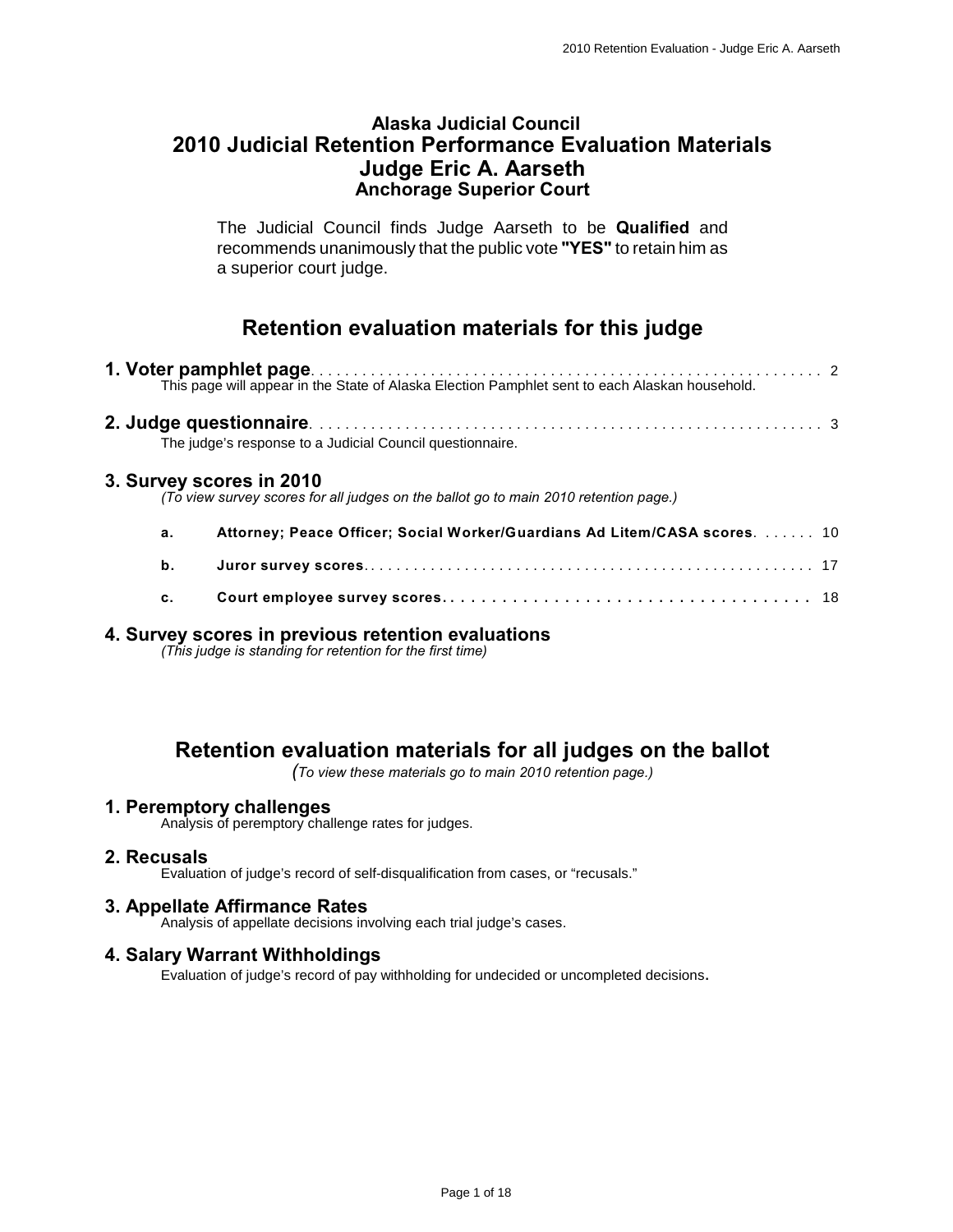# Alaska Judicial Council Recommendation Judge Eric A. Aarseth, Superior Court, Anchorage

#### **Judicial Council Recommendation 2010**

The Alaska Judicial Council is a non-partisan citizens' commission established by the Alaska constitution. Alaskan law requires the Council to evaluate judges' performance and authorizes the Council to recommend to voters whether judges should be retained in office. The Judicial Council reviews judges' integrity, diligence, legal ability, fairness, demeanor, ability to manage their caseloads, and overall performance of their judicial responsibilities in and out of the courtroom. The Judicial Council finds Judge Aarseth to be *Qualified* and recommends unanimously that the public vote **"YES"** to retain him as a superior court judge.

#### **Judicial Council Evaluation**

The Judicial Council surveyed thousands of Alaskans including peace and probation officers, court employees, attorneys, jurors, social workers/guardians ad litem, and child advocates about the judges on the ballot. Respondents were asked to rate judicial performance and to submit comments. The Council also reviewed the ratings and observations of the Alaska Judicial Observers, independent community-based volunteers. The Council reviewed the judge's peremptory challenge, recusals, and appellate affirmance and reversal rates; any civil or criminal litigation involving the judge; APOC and court system conflict-of-interest statements; any disciplinary files involving the judge; and whether a judge's pay was withheld for an untimely decision. The Council reviewed other court records and investigated judicial conduct in specific cases. The Council interviewed some judges, attorneys, and court staff, and held a statewide public hearing to obtain comments about judges.

|               | <b>Attorney</b><br><b>Survey</b> | Peace<br><b>Officer</b><br><b>Survey</b> | Juror<br><b>Survey</b> | Court<br><b>Employee</b><br><b>Survey</b> | <b>Social Workers</b><br><b>Guardians ad Litem</b><br><b>CASAs</b> |
|---------------|----------------------------------|------------------------------------------|------------------------|-------------------------------------------|--------------------------------------------------------------------|
| Legal Ability | 4.0                              | ---                                      |                        | ---                                       | ---                                                                |
| Impartiality  | 4.0                              | 3.8                                      | 4.9                    | 4.4                                       | 4.3                                                                |
| Integrity     | 4.4                              | 4.0                                      |                        | 4.5                                       | 4.0                                                                |
| Temperament   | 4.2                              | 3.9                                      | 5.0                    | 4.4                                       | 4.5                                                                |
| Diligence     | 4.1                              | 3.8                                      | ---                    | 4.3                                       | 4.5                                                                |
| Overall       | 4.0                              | 3.8                                      | 4.9                    | 4.5                                       | 4.3                                                                |



#### **Summary of Survey Information**

Survey respondents rated Judge Aarseth on the categories summarized in the table above, using 5 as the highest rating possible. The attorney rating for Judge Aarseth on overall performance was 4.0. Peace and probation officers gave Judge Aarseth a rating of 3.8. Jurors rated him 4.9 overall, court employees gave him 4.5, and social workers, guardians ad litem and CASA volunteers rated him at 4.3. The Alaska Judicial Observers rated him 3.53.

## **Recommendation: Vote "YES" to retain Judge Eric A. Aarseth**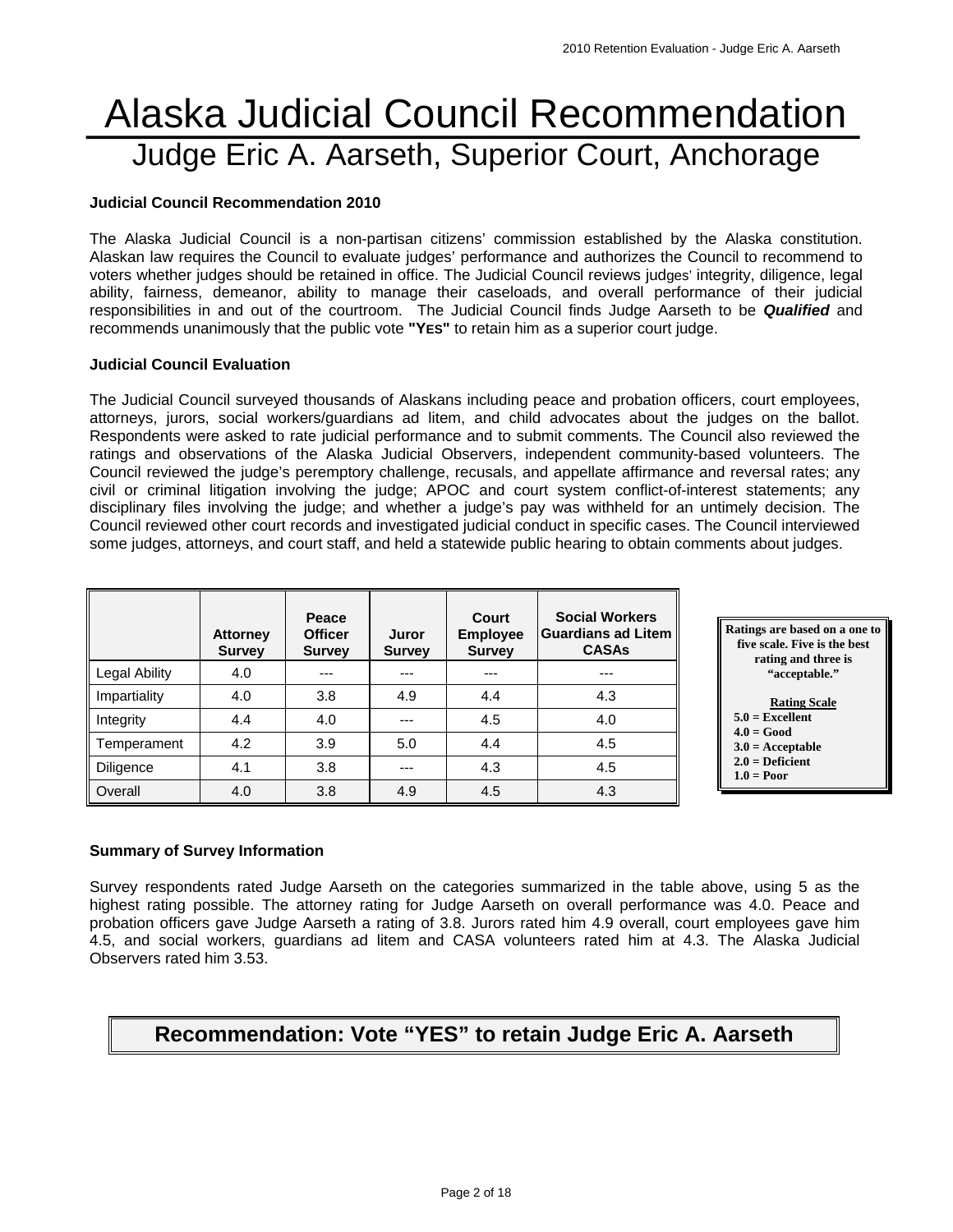## Alaska Judicial Council Questionnaire

## **Trial Judge 2010 Candidates for Judicial Retention**

## October 22, 2009

| Eric A. Aarseth<br>---- | Anchorage - Superior        |
|-------------------------|-----------------------------|
| Name                    | ---------<br>_____<br>Court |

 $\mathbf{1}$ . Please estimate your workload during your present term.

> $\overline{2}$ % civil cases  $b)$  $15<sub>1</sub>$ # of jury trials/year a)  $\overline{88}$ % criminal cases  $\overline{1}$ # of non-jury trials/year  $\overline{10}$ % court administrative work  $10<sup>°</sup>$ # of administrative appeals/year 100 % Total

Administrative appeals doesn't include PCR's,

 $2.$ Please describe your participation on court/bar committees or other administrative activities during your current term of office.

I am one of two committing magistrate training judges. I have presented at at the magistrate conference. I participate in the criminal bench/bar meetings. I have participated in a panel on criminal proceedings to educate the media. I have participated in evidence cranium at the Alaska Bar Convention and have also addressed the new attorneys admitted to the bar. I have lead a Young Attorneys bench/bar.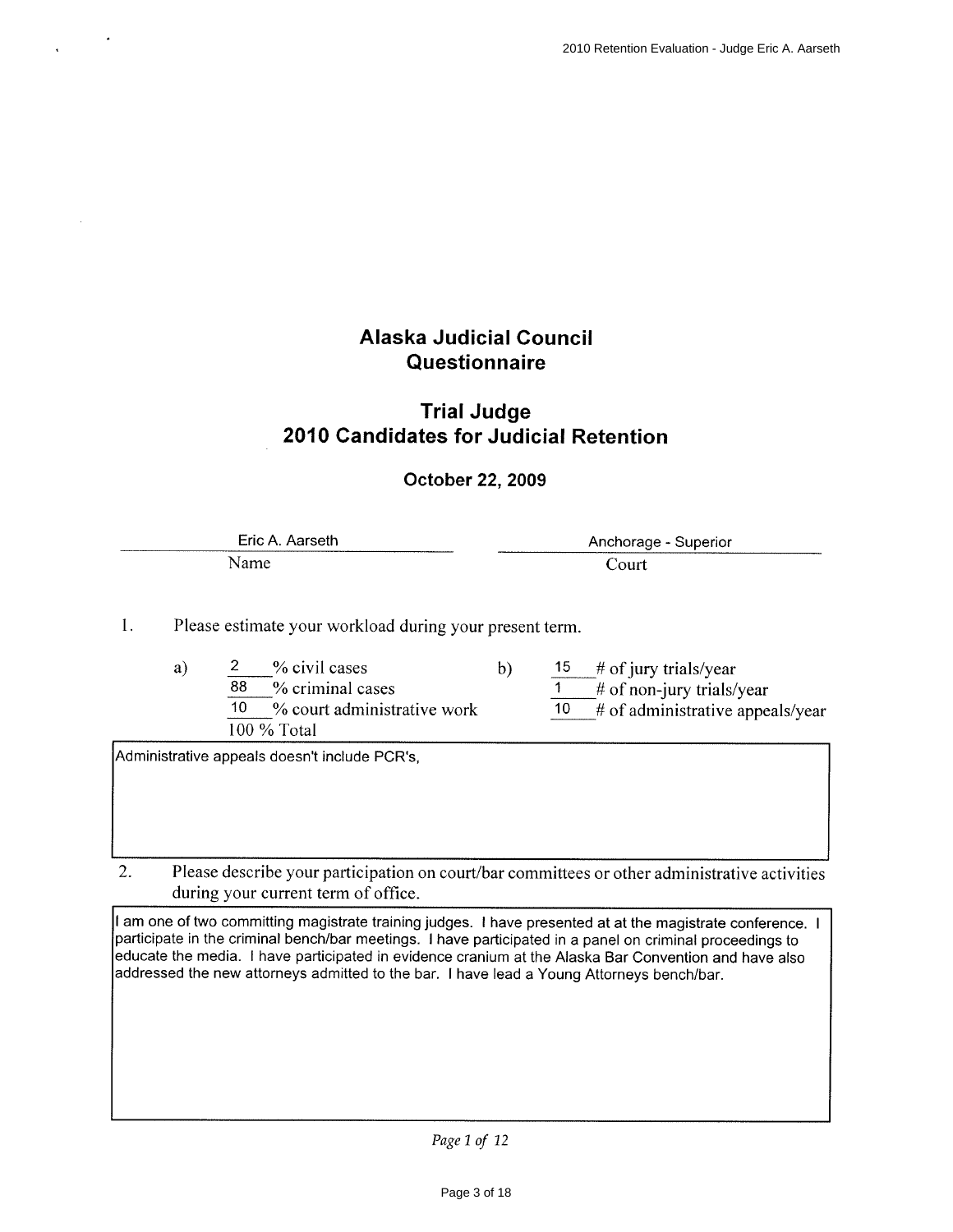$3<sub>1</sub>$ Please assess, in one or two paragraphs, your judicial performance during your present term. Appropriate areas of comment could include: satisfaction with your judicial role, specific contributions to the judiciary or the field of law, increases in legal knowledge and judicial skills, or other measures of judicial abilities that you believe to be important.

I have had the privilege to have primarily a criminal case load during my past four years on the bench. I'm encouraged by the hard work of the criminal bar in Anchorage and the surrounding communities. I have been working hard to encourage respect between the prosecution and defense sides of the criminal bar - a position the Alaska Court System will be more visibly encouraging at upcoming joint conferences.

The job has in most respects measured up to what I imagined it would be. I think one of the most important areas I've improved on is finding that balance between patience and keeping the case load moving. With so little open time on your calendar, there is a constant tension between closing out the evidence and giving counsel sufficient time to brief and create the necessary record. I think I have a better understanding that "courtroom control" is not necessarily about making sure the attorneys mind their "p's and q's" but making sure the courtroom time is used efficiently and ensuring the everyone has an opportunity to have their say.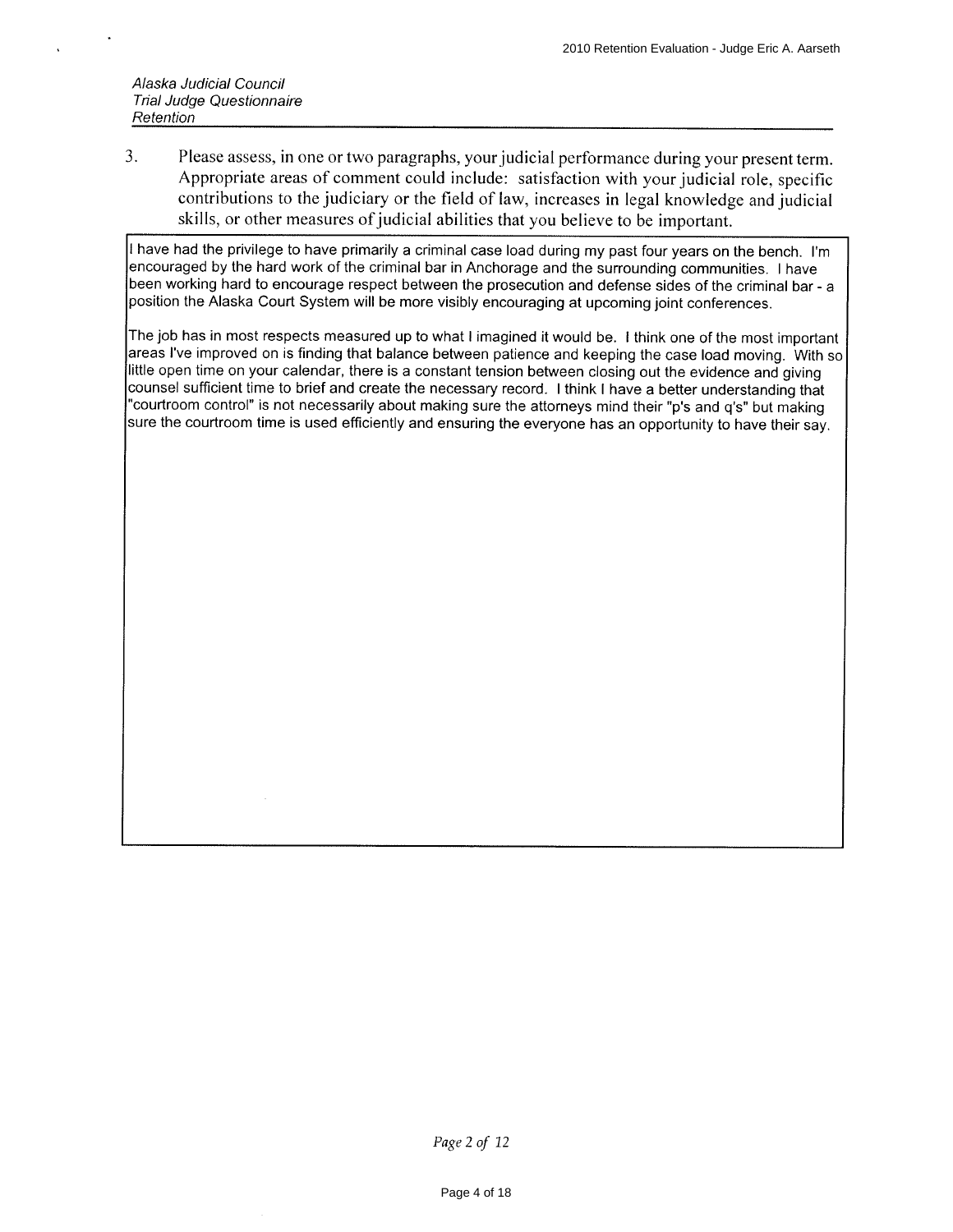- $\overline{4}$ . During your most recent term as a judge, have you:
	- a) had a tax lien filed or other collection procedure instituted against you by federal, state, or local authorities?  $\Box$  Yes  $\cancel{\Box}$  No
	- been involved in a non-judicial capacity in any legal proceeding whether as a party  $b)$ or otherwise?  $\square$  Yes  $\nabla$  No
	- $c)$ engaged in the practice of law (other than as a judge)?  $\Box$  Yes  $\blacktriangledown$  No
	- $\mathbf{d}$ held office in any political party?  $\Box$  Yes  $\cancel{\Box}$  No
	- held any other local state or federal office?  $\Box$  Yes  $\Box$  No  $e)$
	- had any complaints, charges or grievances filed against you with the Alaska  $\hat{D}$ Commission on Judicial Conduct, the Alaska Bar Association, or with the Alaska Court System that resulted in public proceedings or sanctions?  $\Box$  Yes  $\cancel{\Box}$  No
- 5. If your answer to any of the questions above is "yes," please give full details, including dates, facts, case numbers and outcomes.

6. Please provide any other information which you believe would assist the Council in conducting its evaluations and in preparing its recommendations for the 2010 retention elections.

I am a member of the Alaska Air National Guard but not in the capacity of an attorney (i.e. Judge Advocate).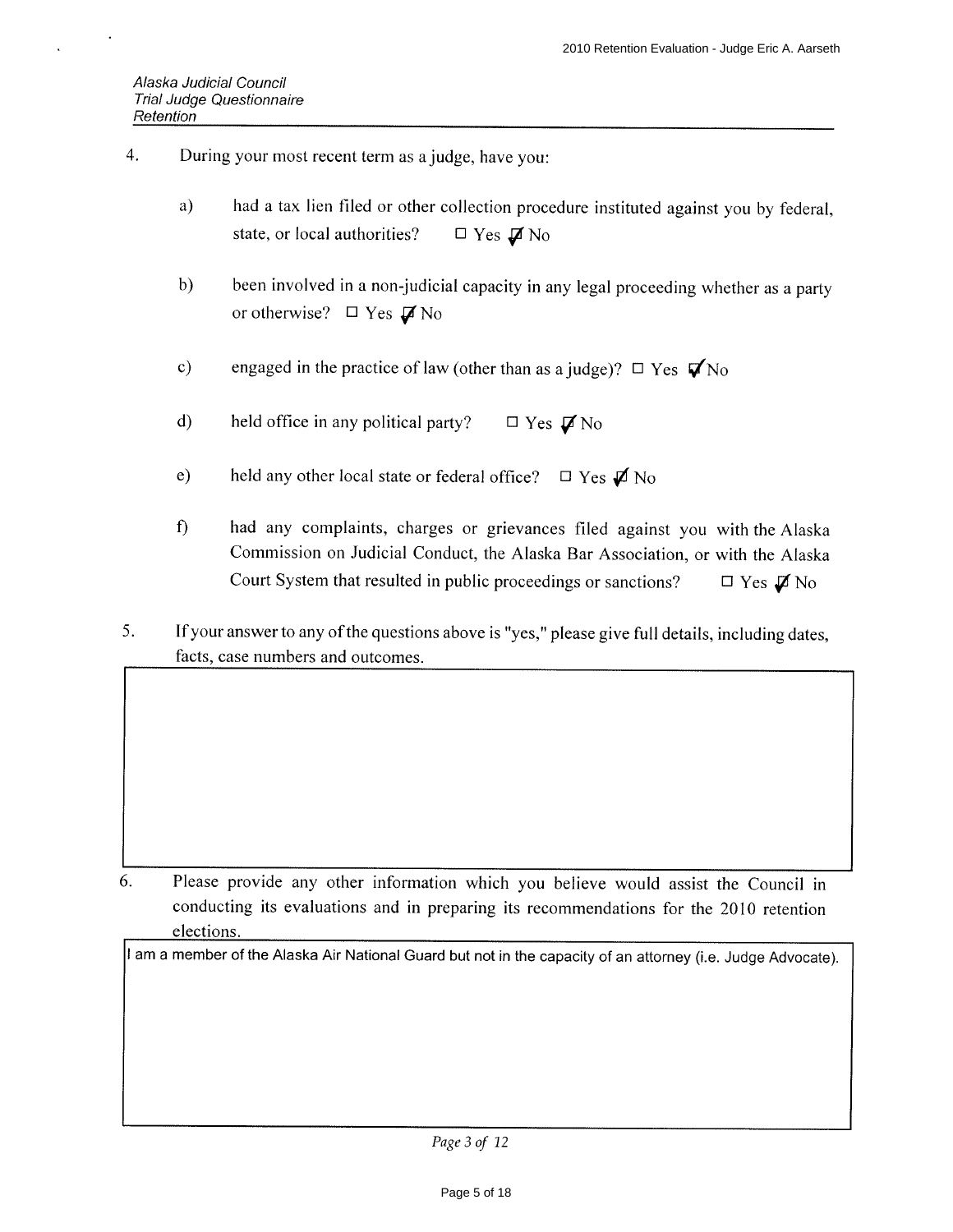Please list your three most recent jury trials including case names and numbers. Please list<br>the names, current addresses, including rin seed, i.e., i.e., i.e., i.e., i.e., i.e., i.e., i.e., i.e., i.e., i.e., i.e., i.e., i 7. the names, current addresses, including zip codes and suite numbers and numbers. Please list<br>phone numbers of each atternational involved. phone numbers of each attorney involved in these trials. (Attach additional pages if<br>necessary.) necessary.)

**Case Number 1** Case Name: Case Number: 3AN 09-4523 CR **Attorneys Involved:** Name: majoni Name:  $Mrf$ Address: Address:  $\mathscr{L}$ City, State, Zipe City, State, Zip:  $\mathcal{A}$ Name: Name: Address: Address: City, State, Zip: City, State, Zip: **Case Number 2** Case Name: )  $e$  /  $\sqrt{ }$ Case Number:  $\beta$ AN 08-8623 CL **Attorneys Involved:** Name Name: Address: Address: ォプ City, State, Zip:  $\varphi$ City, State, Zip: Name: Name: Address: Address: City, State, Zip: City, State, Zip: **Case Number 3** Case Name: Case Number:  $\frac{\beta \beta \gamma}{\gamma}$  $\Lambda$   $\mathcal{C}$ v. **Attorneys Involved:** NVA C Name: 'ei Name: Address: F -7) Address City, State, Zip: City, State, Zip: Name: Name: Address: Address: City, State, Zip: City, State, Zip: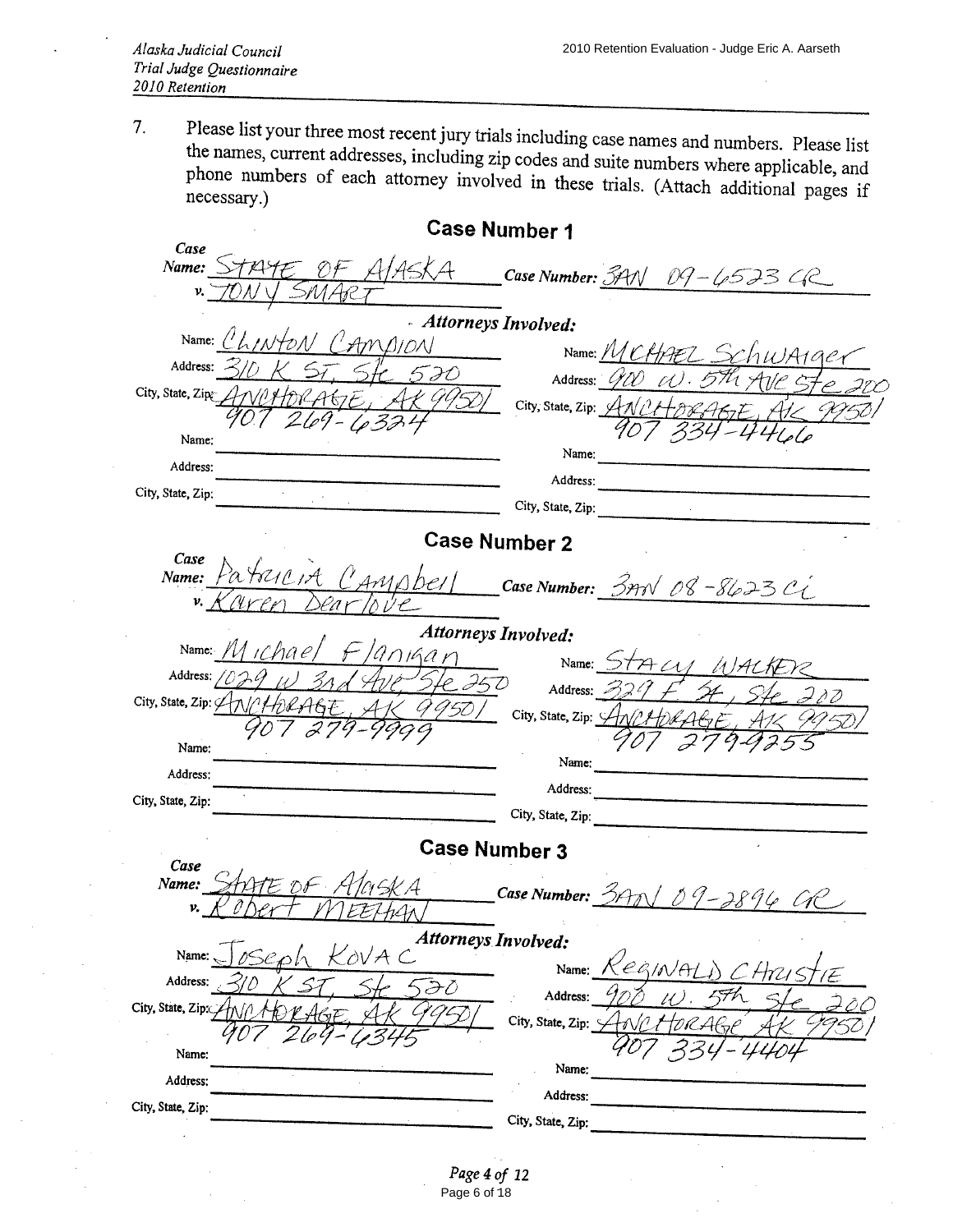L.

Please list your three most recent non-jury trials including case names and numbers. Please 8. list the names, current addresses, including zip codes and suite numbers where applicable, and phone numbers of each attorney involved in your three most recent non-jury trials. (Attach additional pages if necessary.)

| Case              |                                                                                          |                                 |                                                                                                                                                                                                                                                                                     |
|-------------------|------------------------------------------------------------------------------------------|---------------------------------|-------------------------------------------------------------------------------------------------------------------------------------------------------------------------------------------------------------------------------------------------------------------------------------|
|                   | Name: IN THE MATTERD                                                                     |                                 | $\begin{array}{r} \textcolor{blue}{\textbf{Case Number: }} \textcolor{blue}{\mathcal{S}\mathcal{A}\mathcal{N}} \quad \textcolor{blue}{\mathcal{OS}} \textcolor{red}{\mathcal{\cdot}} \textcolor{blue}{\mathcal{S}\mathcal{G}} \textcolor{blue}{\mathcal{D}\mathcal{L}} \end{array}$ |
| v.                | 1 <u>41</u> 93                                                                           |                                 |                                                                                                                                                                                                                                                                                     |
|                   | <b>Attorneys Involved:</b>                                                               |                                 |                                                                                                                                                                                                                                                                                     |
| Name:             | $W_1LSON$                                                                                | Name:                           | GEORGE<br>F <i>VENPORT</i>                                                                                                                                                                                                                                                          |
| Address:          | -37<br>57                                                                                | Address:                        |                                                                                                                                                                                                                                                                                     |
|                   | AK 4950,<br>City, State, Zip: ANCAPPLARE                                                 | City, State, Zip:               |                                                                                                                                                                                                                                                                                     |
|                   | $2104 - 63$                                                                              |                                 |                                                                                                                                                                                                                                                                                     |
| Name:             |                                                                                          |                                 | Name:                                                                                                                                                                                                                                                                               |
| Address:          |                                                                                          | Address:                        |                                                                                                                                                                                                                                                                                     |
| City, State, Zip: |                                                                                          |                                 |                                                                                                                                                                                                                                                                                     |
|                   | <b>Case Number 2</b>                                                                     |                                 |                                                                                                                                                                                                                                                                                     |
| Case              |                                                                                          |                                 |                                                                                                                                                                                                                                                                                     |
| Name:<br>v.       |                                                                                          | Case Number:                    |                                                                                                                                                                                                                                                                                     |
|                   | <u> 1980 - Jan Sterner, maritana amerikana amerikana a</u><br><b>Attorneys Involved:</b> |                                 |                                                                                                                                                                                                                                                                                     |
| Name:             |                                                                                          |                                 |                                                                                                                                                                                                                                                                                     |
| Address:          |                                                                                          |                                 |                                                                                                                                                                                                                                                                                     |
| City, State, Zip: |                                                                                          |                                 | Address:                                                                                                                                                                                                                                                                            |
|                   |                                                                                          |                                 | City, State, Zip:                                                                                                                                                                                                                                                                   |
| Name:             |                                                                                          |                                 | Name:                                                                                                                                                                                                                                                                               |
| Address:          |                                                                                          |                                 |                                                                                                                                                                                                                                                                                     |
| City, State, Zip: |                                                                                          |                                 | City, State, Zip:                                                                                                                                                                                                                                                                   |
|                   | <b>Case Number 3</b>                                                                     |                                 |                                                                                                                                                                                                                                                                                     |
| Case              |                                                                                          |                                 |                                                                                                                                                                                                                                                                                     |
| Name:             |                                                                                          | Case Number:                    |                                                                                                                                                                                                                                                                                     |
| v.                |                                                                                          |                                 |                                                                                                                                                                                                                                                                                     |
| Name:             | <b>Attorneys Involved:</b>                                                               |                                 |                                                                                                                                                                                                                                                                                     |
| Address:          |                                                                                          | Name:                           |                                                                                                                                                                                                                                                                                     |
| City, State, Zip: |                                                                                          | Address:                        |                                                                                                                                                                                                                                                                                     |
|                   |                                                                                          | City, State, Zip: $\frac{1}{2}$ |                                                                                                                                                                                                                                                                                     |
| Name:             |                                                                                          | Name:                           |                                                                                                                                                                                                                                                                                     |
| Address:          |                                                                                          |                                 | Address:                                                                                                                                                                                                                                                                            |
| City, State, Zip: |                                                                                          | City, State, Zip:               |                                                                                                                                                                                                                                                                                     |

## **Case Number 1**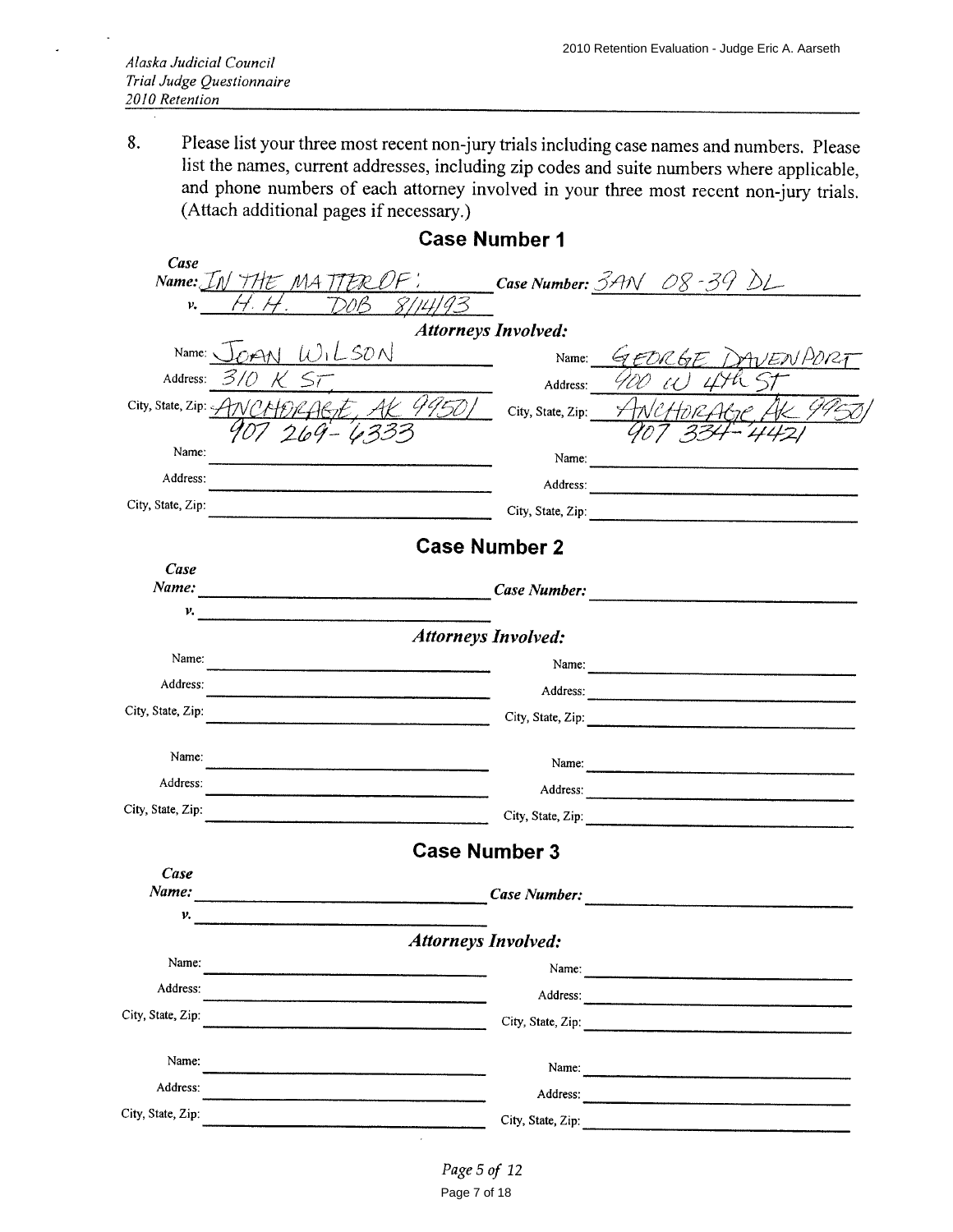9. Please list your three most recent cases, including case names and numbers, which did not go to trial, but on which you did significant work (such as settlement conference, hearings, motion work, etc.). Please list the names, current addresses, including zip codes and suite numbers where applicable, and phone numbers of each attorney involved in your three most recent non-jury trials. (Attach additional pages if necessary.)

|                   | <b>Case Number 1</b>                          |                            |                                                                        |  |  |  |  |
|-------------------|-----------------------------------------------|----------------------------|------------------------------------------------------------------------|--|--|--|--|
| Case              |                                               |                            |                                                                        |  |  |  |  |
|                   | Name: STATE OF ALASKA                         |                            | Case Number: $\frac{\gamma_{\text{P}}}{\gamma_{\text{A}}}$ O'l-4143 CR |  |  |  |  |
| $v_{\rm t}$       | <u>GRAEBER</u>                                |                            |                                                                        |  |  |  |  |
|                   |                                               | <b>Attorneys Involved:</b> |                                                                        |  |  |  |  |
|                   | Name: AARON<br>SPERBECK                       |                            | Name: MENDAN KELLE                                                     |  |  |  |  |
| Address: $3/0$    | 4.5H<br>ىر                                    |                            | Address: $900$                                                         |  |  |  |  |
|                   | City, State, Zip: ANCHOSATIE<br>9950 <u>1</u> |                            | City, State, Zip: ANCHORAGE                                            |  |  |  |  |
|                   |                                               |                            |                                                                        |  |  |  |  |
| Name:             |                                               | Name:                      |                                                                        |  |  |  |  |
| Address:          |                                               | Address:                   |                                                                        |  |  |  |  |
| City, State, Zip: |                                               | City, State, Zip:          |                                                                        |  |  |  |  |
|                   |                                               |                            |                                                                        |  |  |  |  |
|                   |                                               | <b>Case Number 2</b>       |                                                                        |  |  |  |  |
| Case              | Name: STATE OF ALASKA                         |                            |                                                                        |  |  |  |  |
|                   |                                               |                            |                                                                        |  |  |  |  |
|                   | v. JERKY<br><u>UEFDRD</u>                     |                            |                                                                        |  |  |  |  |
|                   | Name: $JOSH$<br>KINDRET                       | <b>Attorneys Involved:</b> | Name: JOHN MURTACH                                                     |  |  |  |  |
| Address:          |                                               |                            |                                                                        |  |  |  |  |
|                   | Ste 520                                       | Address:                   |                                                                        |  |  |  |  |
|                   | 4450,<br>City, State, Zip: LINCHUS            |                            | City, State, Zip: $ANCHDRAE$ , $AK 4950$                               |  |  |  |  |
| Name:             | '69-1,30C                                     |                            |                                                                        |  |  |  |  |
|                   |                                               | Name:                      |                                                                        |  |  |  |  |
| Address:          |                                               | Address:                   |                                                                        |  |  |  |  |
| City, State, Zip: |                                               |                            | City, State, Zip:                                                      |  |  |  |  |
|                   |                                               | <b>Case Number 3</b>       |                                                                        |  |  |  |  |
| Case              |                                               |                            |                                                                        |  |  |  |  |
| Name:             | 'SK A                                         |                            | Case Number: $\beta$ PtN D8-7314 CR                                    |  |  |  |  |
| ν.                | WILLIAN                                       |                            |                                                                        |  |  |  |  |
|                   | <b>Attorneys Involved:</b>                    |                            |                                                                        |  |  |  |  |
| Name:             |                                               | Name:                      |                                                                        |  |  |  |  |
| Address:          |                                               | Address:                   |                                                                        |  |  |  |  |
| City, State, Zip: |                                               | City, State, Zip:          |                                                                        |  |  |  |  |
| Name:             |                                               |                            |                                                                        |  |  |  |  |
| Address:          |                                               | Name:                      |                                                                        |  |  |  |  |
| City, State, Zip. |                                               | Address:                   |                                                                        |  |  |  |  |
|                   |                                               | City, State, Zip:          |                                                                        |  |  |  |  |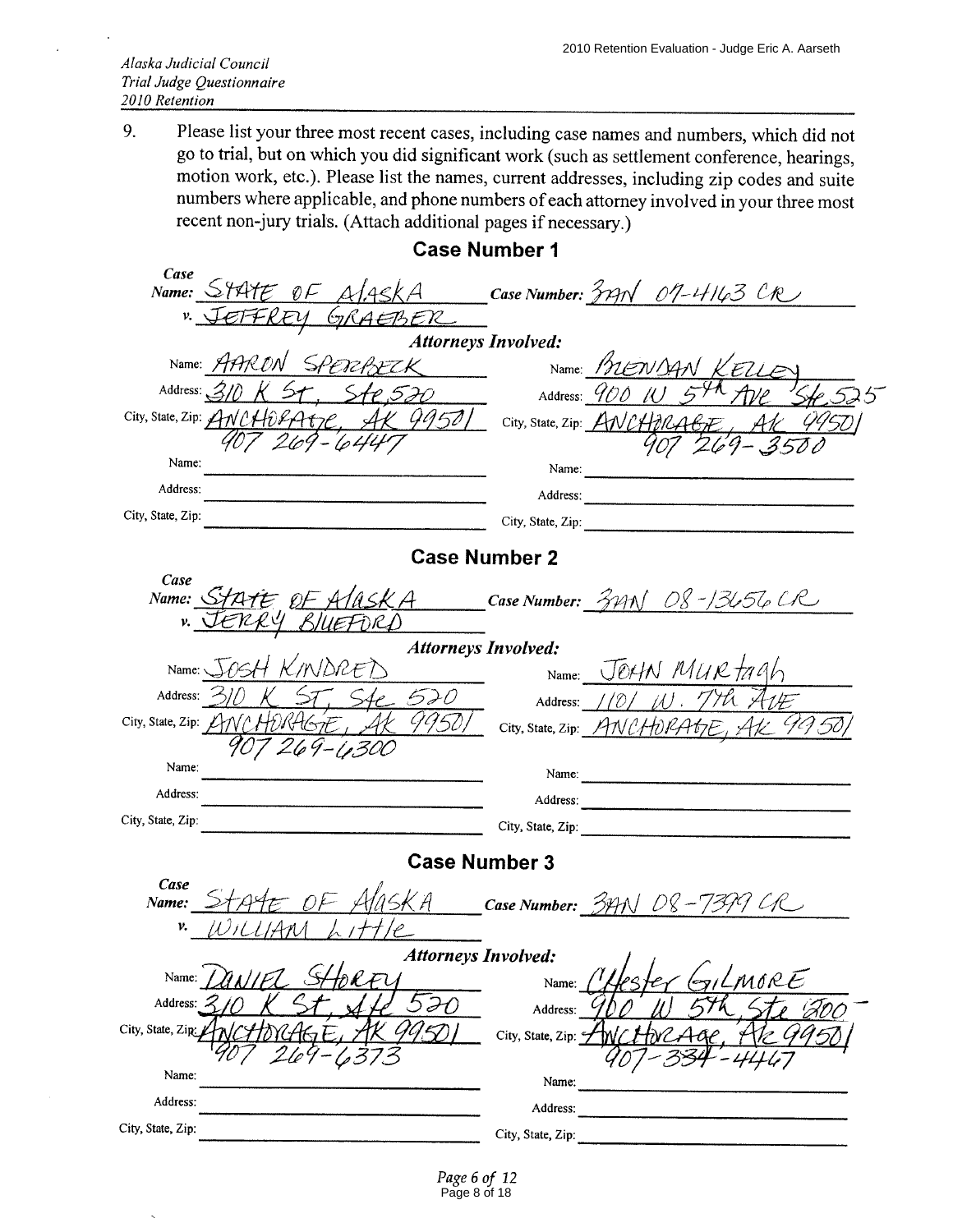Optional: If you deem it helpful to the Council, please list up to three other cases during 10. your past term in which you believe your work was particularly noteworthy. Please list the names, current addresses, including zip codes and suite numbers where applicable, and phone numbers of each attorney involved in these cases. (Attach additional pages if necessary.)

| <b>Case Number 1</b>                          |                                                                                                                               |  |
|-----------------------------------------------|-------------------------------------------------------------------------------------------------------------------------------|--|
| Case Name: IN THE Matter Of                   | Case Number: 3AN 07-10274 CR                                                                                                  |  |
|                                               | 3MN 09-190 DL                                                                                                                 |  |
| <b>Attorneys Involved:</b>                    |                                                                                                                               |  |
| ovas :<br>Name:                               | 15PIPAL<br>Name: $HCHM$                                                                                                       |  |
| Address.<br>5 H                               | Stc. 200<br>Address:                                                                                                          |  |
| City, State, Zip:                             | City, State, Zip: 7<br>РАвн                                                                                                   |  |
|                                               |                                                                                                                               |  |
| Name:                                         | Name:                                                                                                                         |  |
| Address:                                      | Address:                                                                                                                      |  |
| City, State, Zip:                             | City, State, Zip:                                                                                                             |  |
| <b>Case Number 2</b>                          |                                                                                                                               |  |
| RICTA<br>Case Name: $H\mathcal{L}$<br>AMDhell | Case Number: $\frac{1}{2}$ $\gamma$ $\gamma$ $\sqrt{28-8}$ $\approx$ $3$ $C_1$                                                |  |
| $\nu_{\rm e}$                                 |                                                                                                                               |  |
| <b>Attorneys Involved:</b>                    |                                                                                                                               |  |
| Name: $/$                                     | taey WalKer<br>Name: $\mathcal{S}$                                                                                            |  |
| Address: $\frac{1}{3}$                        | Address: $\tilde{z}$                                                                                                          |  |
| City, State, Zip: 9                           | City, State, Zip: 4                                                                                                           |  |
|                                               |                                                                                                                               |  |
| Name:                                         | Name:                                                                                                                         |  |
| Address:                                      | Address:<br><u> Linda a Carl Company a Carl Company a Carl Company a Carl Company a Carl Company and the Carl Company and</u> |  |
| City, State, Zip:                             | City, State, Zip:                                                                                                             |  |
| <b>Case Number 3</b>                          |                                                                                                                               |  |
| Case Name: $\searrow$                         | $\sim$ Case Number: $\cancel{\partial}$ m $\sqrt{07}$ -BLe OZCR                                                               |  |
| 84ers                                         |                                                                                                                               |  |
| <b>Attorneys Involved:</b>                    |                                                                                                                               |  |
| Name:<br>h M. A. N                            | DAVID WEBER<br>Name:                                                                                                          |  |
| Address:<br>5 20                              | Address:                                                                                                                      |  |
| City, State, Zip:                             | City, State, Zip:                                                                                                             |  |
|                                               |                                                                                                                               |  |
| Name:                                         | Name:                                                                                                                         |  |
| Address:                                      | Address:                                                                                                                      |  |
| City, State, Zip:                             | City, State, Zip:                                                                                                             |  |
|                                               |                                                                                                                               |  |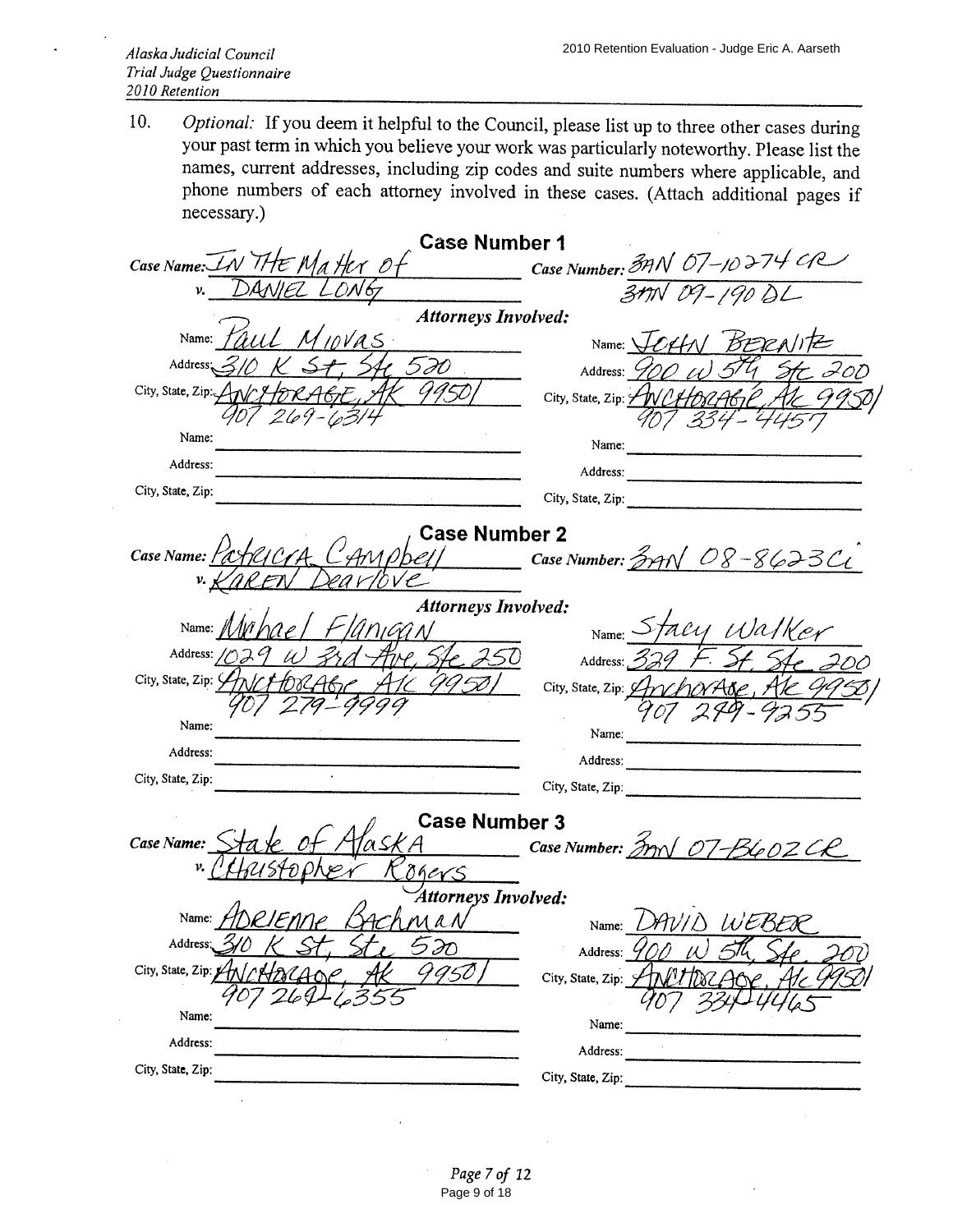## **Third Judicial District Eric A. Aarseth - Anchorage Superior Court**

#### **Summary Sheet and Detailed Survey Scores**

#### *Summary of survey information*

Judge Aarseth's detailed survey scores follow. Attorneys rated him 4.0 on overall performance. Peace and probation officers rated him 3.8 overall, and social workers, Guardians ad Litem and CASA volunteers rated him 4.3 overall.

|                      | <b>Attorney Survey</b><br>$N = 141$ | <b>Peace Officer</b><br><b>Survey</b><br>$N=48$ | <b>Social Workers</b><br><b>Guardians ad Litem</b><br><b>CASAs</b><br>$N=3$ |
|----------------------|-------------------------------------|-------------------------------------------------|-----------------------------------------------------------------------------|
| <b>Legal Ability</b> | 4.0                                 | --                                              |                                                                             |
| Impartiality         | 4.0                                 | 3.8                                             | 4.3                                                                         |
| Integrity            | 4.4                                 | 4.0                                             | 4.0                                                                         |
| Temperament          | 4.2                                 | 3.9                                             | 4.5                                                                         |
| Diligence            | 4.1                                 | 3.8                                             | 4.5                                                                         |
| Overall              | 4.0                                 | 3.8                                             | 4.3                                                                         |

#### *The Judicial Council's Evaluation Process*

State law requires the Judicial Council to evaluate each judge standing for retention, and to report its evaluations to the voters. The three surveys reported here are an important part of the Council's evaluations. The Council also considers survey ratings by jurors and court employees, public comments, and the ratings by the independent citizen volunteers at Alaska Judicial Observers. Along with the personal observations of the hundreds of people who had direct professional experience with the judge, the Council reviews any litigation involving the judge, conflict of interest records, public disciplinary files, and indicators of judicial performance such as appellate affirmances and reversals, and peremptory challenges and recusals. All of the evaluation information about the judge is on the Council's website at www.ajc.state.ak.us.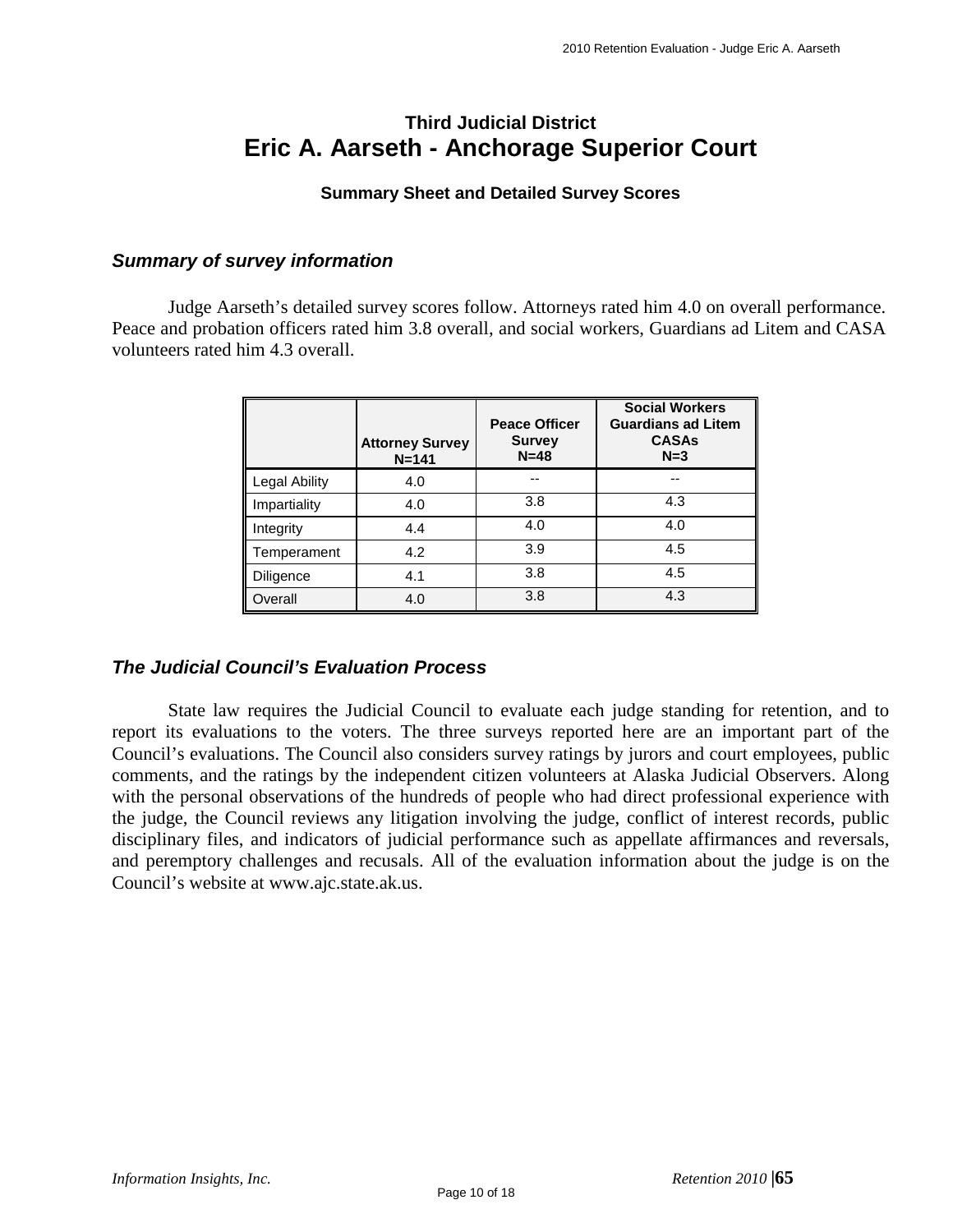## **Superior Court Judge Eric A. Aarseth**

#### **A. Alaska Bar Association**

## **Demographic Description**

|                                  |                                       | N                        | $\frac{0}{0}$ |
|----------------------------------|---------------------------------------|--------------------------|---------------|
| <b>Type of Practice</b>          |                                       |                          |               |
|                                  | No Response                           | $\overline{2}$           | 1.2%          |
|                                  | Private, Solo                         | 22                       | 13.7%         |
|                                  | Private, 2-5 Attorneys                | 12                       | 7.5%          |
|                                  | Private, 6+ Attorneys                 | 10                       | 6.2%          |
|                                  | Private, Corporate Employee           | $\overline{\phantom{m}}$ | 0.0%          |
|                                  | Judge or Judicial Officer             | 44                       | 27.3%         |
|                                  | Government                            | 65                       | 40.4%         |
|                                  | Public Service agency or organization | $\overline{2}$           | 1.2%          |
|                                  | (not Govt)                            |                          |               |
|                                  | Other                                 | 4                        | 2.5%          |
| <b>Length of Alaska Practice</b> |                                       |                          |               |
|                                  | No Response                           | 5                        | 3.1%          |
|                                  | 5 Years or fewer                      | 22                       | 13.7%         |
|                                  | 6 to 10 years                         | 15                       | 9.3%          |
|                                  | 11 to 15 years                        | 15                       | 9.3%          |
|                                  | 16 to 20 years                        | 21                       | 13.0%         |
|                                  | 21 years or more                      | 83                       | 51.6%         |
| Gender                           |                                       |                          |               |
|                                  | No Response                           | 3                        | 1.9%          |
|                                  | Male                                  | 94                       | 58.4%         |
|                                  | Female                                | 64                       | 39.8%         |
| <b>Cases Handled</b>             |                                       |                          |               |
|                                  | No Response                           | $\overline{4}$           | 2.5%          |
|                                  | Prosecution                           | 22                       | 13.7%         |
|                                  | <b>Mainly Criminal</b>                | 32                       | 19.9%         |
|                                  | Mixed Criminal & Civil                | 57                       | 35.4%         |
|                                  | <b>Mainly Civil</b>                   | 42                       | 26.1%         |
|                                  | Other                                 | $\overline{4}$           | 2.5%          |
| <b>Location of Practice</b>      |                                       |                          |               |
|                                  | No Response                           | 3                        | 1.9%          |
|                                  | <b>First District</b>                 | 3                        | 1.9%          |
|                                  | <b>Second District</b>                | $\mathbf{1}$             | .6%           |
|                                  | <b>Third District</b>                 | 146                      | 90.7%         |
|                                  | <b>Fourth District</b>                | 8                        | 5.0%          |
|                                  | Outside of Alaska                     | $-$                      | 0.0%          |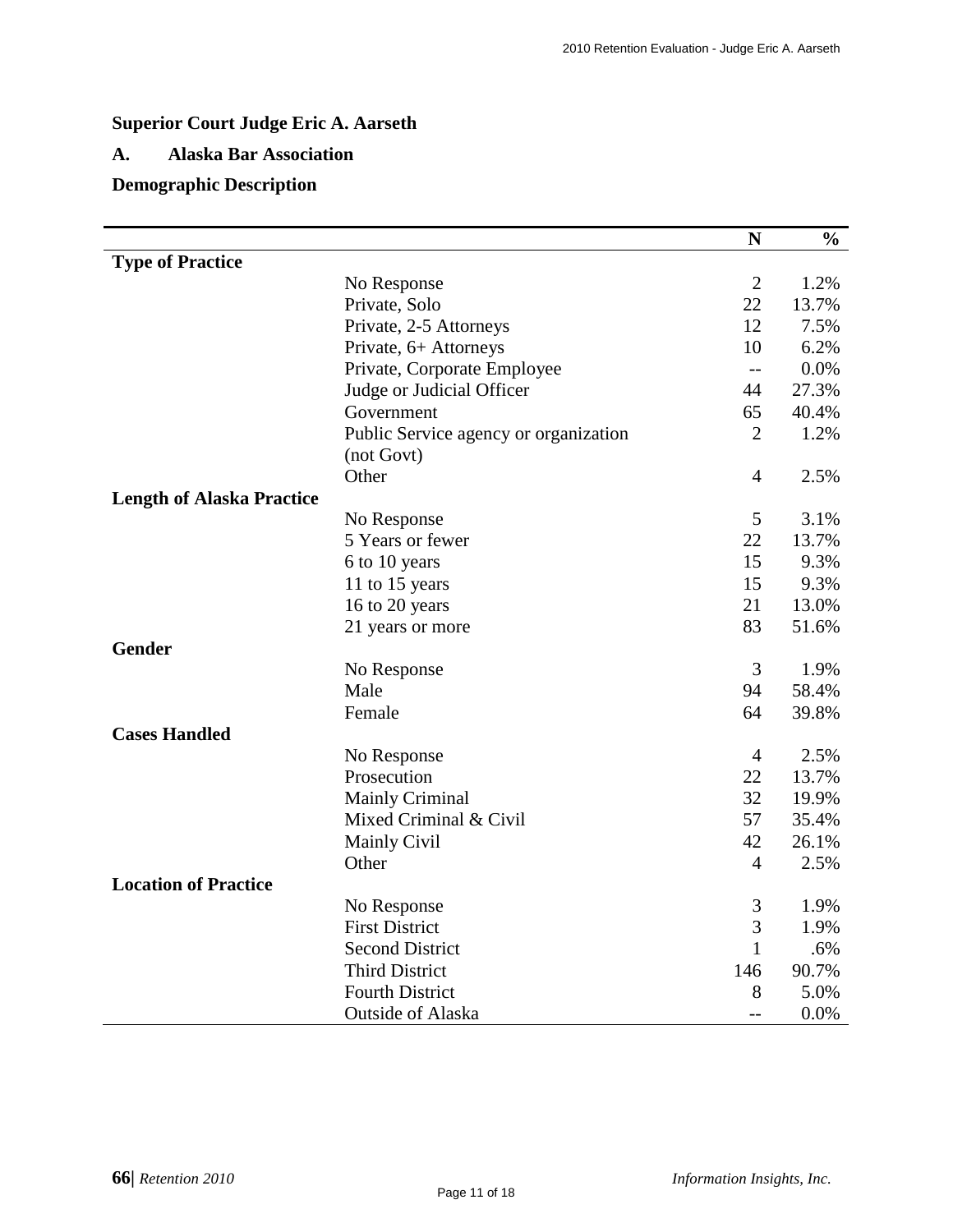|                                    | Legal                                         |                  | Impartiality/                                 |                  |                                               |                  | <b>Judicial</b>                               |                  |                                               |                  | <b>Overall</b>           |                  |
|------------------------------------|-----------------------------------------------|------------------|-----------------------------------------------|------------------|-----------------------------------------------|------------------|-----------------------------------------------|------------------|-----------------------------------------------|------------------|--------------------------|------------------|
|                                    | <b>Ability</b>                                |                  | <b>Fairness</b>                               |                  | <b>Integrity</b>                              |                  | <b>Temperament</b>                            |                  | <b>Diligence</b>                              |                  | <b>Evaluation</b>        |                  |
|                                    | Mean                                          | N                | Mean                                          | N                | Mean                                          | N                | Mean                                          | N                | Mean                                          | ${\bf N}$        | Mean                     | N                |
| <b>Basis for Evaluation</b>        |                                               |                  |                                               |                  |                                               |                  |                                               |                  |                                               |                  |                          |                  |
| No Response                        |                                               | $\mathfrak{Z}$   |                                               | $\overline{2}$   |                                               | 6                |                                               | 4                |                                               | $\overline{4}$   |                          | $\boldsymbol{0}$ |
| <b>Direct Professional</b>         | 4.0                                           | 138              | 4.0                                           | 139              | 4,4                                           | 135              | 4.2                                           | 137              | 4.1                                           | 137              | 4.0                      | 141              |
| Professional Reputation            | 4.0                                           | 11               | 4.2                                           | 11               | 4.2                                           | 9                | 3.9                                           | 11               | 4.0                                           | 10               | 4.0                      | 11               |
| <b>Other Personal Contacts</b>     | 4.6                                           | 5                | 5.0                                           | 4                | 5.0                                           | 6                | 4.8                                           | 6                | 4.8                                           | 4                | 4.4                      | 7                |
| <b>Type of Practice</b>            |                                               |                  |                                               |                  |                                               |                  |                                               |                  |                                               |                  |                          |                  |
| No Response                        |                                               | $\boldsymbol{0}$ |                                               | $\boldsymbol{0}$ |                                               | $\mathbf{1}$     |                                               | $\boldsymbol{0}$ |                                               | $\boldsymbol{0}$ |                          | $\boldsymbol{0}$ |
| Private, Solo                      | 4.1                                           | 21               | 4.2                                           | 21               | 4.4                                           | 21               | 4.3                                           | 21               | 4.2                                           | 21               | 4.1                      | 21               |
| Private, 2-5 Attorneys             | 4.0                                           | 11               | 3.9                                           | 11               | 4.4                                           | 10               | 4.3                                           | 11               | 4.1                                           | 11               | 4.2                      | 11               |
| Private, 6+ Attorneys              | 4.0                                           | 7                | 4.1                                           | 7                | 4.1                                           | 7                | 4.0                                           | 7                | 4.0                                           | 7                | 4.0                      | 7                |
| Private, Corporate Employee        | $\mathord{\hspace{1pt}\text{--}\hspace{1pt}}$ | $\boldsymbol{0}$ | $\mathord{\hspace{1pt}\text{--}\hspace{1pt}}$ | $\boldsymbol{0}$ | $\mathord{\hspace{1pt}\text{--}\hspace{1pt}}$ | $\boldsymbol{0}$ | $\mathord{\hspace{1pt}\text{--}\hspace{1pt}}$ | $\boldsymbol{0}$ | $\mathord{\hspace{1pt}\text{--}\hspace{1pt}}$ | $\boldsymbol{0}$ | $\overline{\phantom{m}}$ | $\boldsymbol{0}$ |
| Judge or Judicial Officer          | 4.2                                           | 37               | 4.4                                           | 37               | 4.6                                           | 36               | 4.5                                           | 36               | 4.2                                           | 37               | 4.3                      | 37               |
| Government                         | 3.7                                           | 57               | 3.5                                           | 58               | 4.2                                           | 56               | 4.0                                           | 57               | 3.8                                           | 56               | 3.8                      | 60               |
| Public Service Agency or           |                                               |                  |                                               |                  |                                               |                  |                                               |                  |                                               |                  |                          |                  |
| Organization (Not Govt)            | 3.0                                           | 1                | 2.0                                           | $\mathbf{1}$     | 4.0                                           | 1                | 3.0                                           | 1                | 4.0                                           | $\mathbf{1}$     | 3.0                      | $\mathbf{1}$     |
| Other                              | 4.3                                           | 3                | 4.7                                           | 3                | 5.0                                           | 3                | 4.7                                           | 3                | 5.0                                           | 3                | 4.7                      | 3                |
| <b>Years of Practice in Alaska</b> |                                               |                  |                                               |                  |                                               |                  |                                               |                  |                                               |                  |                          |                  |
| No Response                        |                                               | $\mathbf{1}$     |                                               | $\mathbf{1}$     |                                               | $\mathbf{1}$     |                                               | $\overline{c}$   |                                               | $\overline{2}$   |                          | $\boldsymbol{0}$ |
| 5 Years or fewer                   | 4.0                                           | 21               | 3.4                                           | 21               | 4.1                                           | 21               | 4.0                                           | 21               | 4.1                                           | 21               | 3.8                      | 21               |
| 6 to 10 years                      | 3.9                                           | 12               | 3.8                                           | 12               | 4.5                                           | 11               | 3.8                                           | 12               | 3.8                                           | 12               | 3.9                      | 12               |
| 11 to 15 years                     | 3.9                                           | 14               | 3.6                                           | 14               | 4.3                                           | 12               | 4.2                                           | 14               | 4.1                                           | 14               | 4.0                      | 15               |
| 16 to 20 years                     | 3.8                                           | 19               | 3.9                                           | $20\,$           | 4.2                                           | 19               | 4.3                                           | 19               | 4.1                                           | 19               | 4.0                      | $20\,$           |
| 21 years or more                   | 4.0                                           | 68               | 4.3                                           | 68               | 4.5                                           | 68               | 4.3                                           | 67               | 4.1                                           | 67               | 4.2                      | 69               |
| Gender                             |                                               |                  |                                               |                  |                                               |                  |                                               |                  |                                               |                  |                          |                  |
| No Response                        |                                               | $\overline{c}$   |                                               | 1                |                                               | 3                |                                               | 2                |                                               | $\mathbf{1}$     |                          | $\boldsymbol{0}$ |
| Male                               | 4.0                                           | 79               | 4.1                                           | 80               | 4.5                                           | 78               | 4.3                                           | 79               | 4.2                                           | 80               | 4.2                      | 81               |
| Female                             | 3.8                                           | 57               | 3.7                                           | 57               | 4.1                                           | 55               | 4.0                                           | 56               | 3.9                                           | 55               | 3.8                      | 58               |
| <b>Cases Handled</b>               |                                               |                  |                                               |                  |                                               |                  |                                               |                  |                                               |                  |                          |                  |
| No Response                        |                                               | 1                |                                               | $\boldsymbol{0}$ |                                               | 1                |                                               | $\overline{c}$   |                                               | $\boldsymbol{2}$ |                          | $\boldsymbol{0}$ |
| Prosecution                        | 4.1                                           | 20               | 4.1                                           | 20               | 4.5                                           | 20               | 4.1                                           | $20\,$           | 3.9                                           | 20               | 4.2                      | 21               |
| Mainly Criminal                    | 3.9                                           | 31               | 3.6                                           | 31               | 4.2                                           | 29               | 4.2                                           | 31               | 4.1                                           | 31               | 3.9                      | 31               |
| Mixed Criminal & Civil             | 4.0                                           | 51               | 4.1                                           | 51               | 4.4                                           | 50               | 4.3                                           | 51               | 4.2                                           | 51               | 4.1                      | 51               |
| Mainly Civil                       | 3.7                                           | 30               | 4.0                                           | 31               | 4.3                                           | 30               | 4.2                                           | 29               | 3.9                                           | 29               | 3.9                      | 31               |
| Other                              | 4.0                                           | 3                | 3.3                                           | 3                | 4.0                                           | 3                | 3.3                                           | 3                | 4.3                                           | $\mathfrak{Z}$   | 3.3                      | $\overline{4}$   |
| <b>Location of Practice</b>        |                                               |                  |                                               |                  |                                               |                  |                                               |                  |                                               |                  |                          |                  |
| No Response                        |                                               | $\mathfrak{Z}$   |                                               | $\overline{2}$   |                                               | $6\,$            |                                               | 3                |                                               | $\overline{4}$   |                          | $\boldsymbol{0}$ |
| <b>First District</b>              | 3.5                                           | $\overline{c}$   | 3.5                                           | $\overline{2}$   | 4.0                                           | $\overline{2}$   | 4.0                                           | $\mathbf{1}$     | 3.5                                           | $\overline{2}$   | 3.5                      | $\overline{2}$   |
| <b>Second District</b>             | 4.0                                           | $\mathbf{1}$     | 4.0                                           | $\mathbf{1}$     | 5.0                                           | $\mathbf{1}$     | 5.0                                           | $\mathbf{1}$     | 4.0                                           | $\mathbf{1}$     | 4.0                      | $\mathbf{1}$     |
| <b>Third District</b>              | 3.9                                           | 125              | 4.0                                           | 126              | 4.4                                           | 122              | 4.2                                           | 125              | 4.1                                           | 124              | 4.0                      | 128              |
| Fourth District                    | 4.1                                           | $\,8\,$          | 3.9                                           | $8\,$            | 4.3                                           | $8\,$            | 3.8                                           | 8                | 3.9                                           | 8                | 4.1                      | $\,8\,$          |
| Outside of Alaska                  | $\overline{\phantom{a}}$                      | $\boldsymbol{0}$ | $\mathord{\hspace{1pt}\text{--}\hspace{1pt}}$ | $\boldsymbol{0}$ | $- \, -$                                      | $\boldsymbol{0}$ | $\mathrel{{-}-}$                              | $\boldsymbol{0}$ | $\mathcal{L} =$                               | $\mathbf{0}$     | $\sim$ $-$               | $\boldsymbol{0}$ |

#### **Judge Eric A. Aarseth: Detailed Information Responses Alaska Bar Association Members**

Note: Ratings for only those respondents who reported direct professional experience with the judge.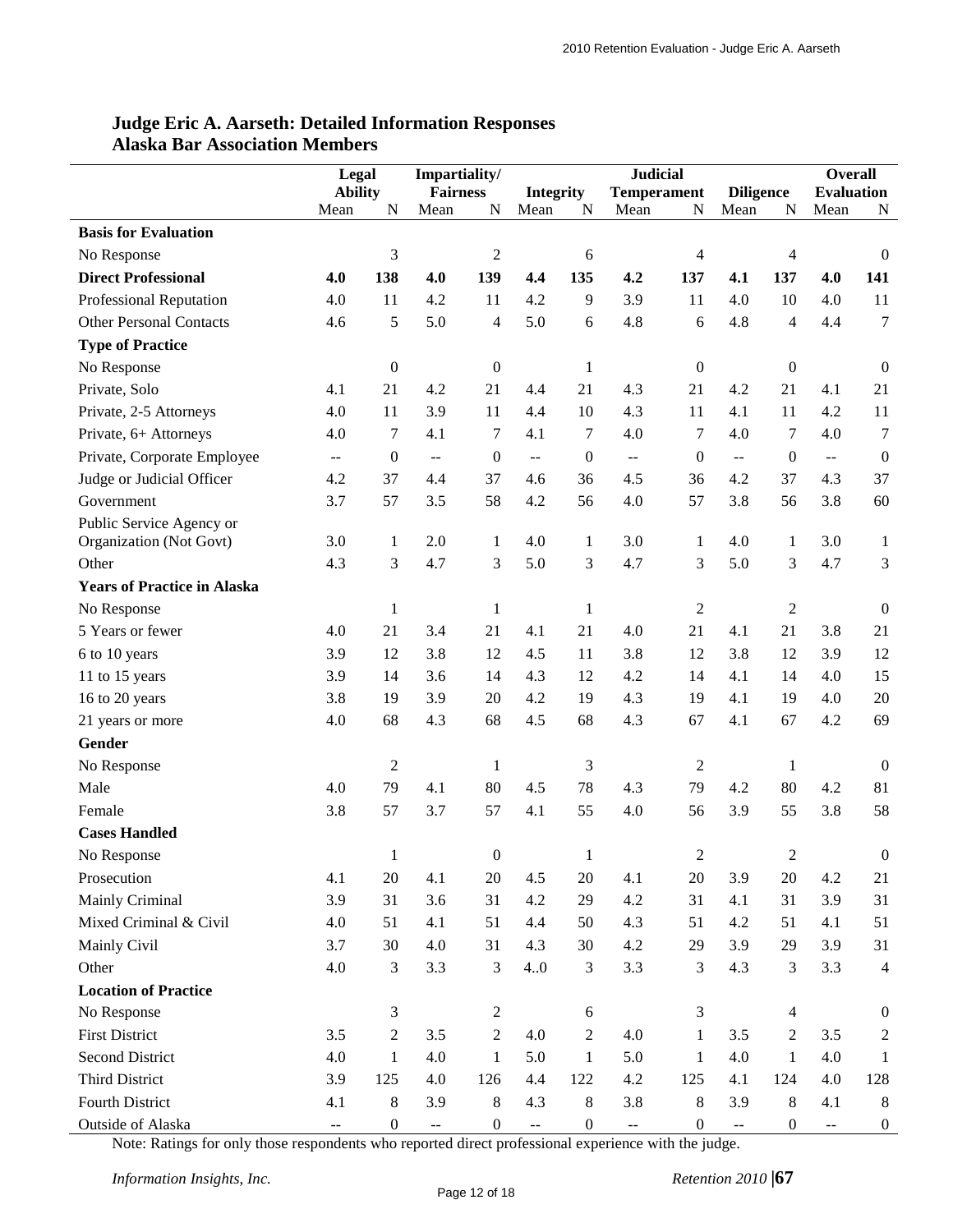## **Superior Court Judge Eric A. Aarseth**

## **B. Peace and Probation Officers**

## **Demographic Description**

|                                    |                                           | $\mathbf N$  | $\frac{6}{6}$ |
|------------------------------------|-------------------------------------------|--------------|---------------|
| <b>Type of Work</b>                |                                           |              |               |
|                                    | No Response                               | --           | 0.0%          |
|                                    | <b>State Law Enforcement Officer</b>      | 21           | 35.6%         |
|                                    | Municipal/Borough Law Enforcement Officer | 19           | 32.2%         |
|                                    | Village Public Safety Officer (VPSO)      | $-$          | 0.0%          |
|                                    | Probation/Parole Officer                  | 18           | 30.5%         |
|                                    | Other                                     | $\mathbf{1}$ | 1.7%          |
| <b>Length of Alaska Experience</b> |                                           |              |               |
|                                    | No Response                               | 1            | 1.7%          |
|                                    | 5 Years or fewer                          | 12           | 20.3%         |
|                                    | 6 to 10 years                             | 9            | 15.3%         |
|                                    | 11 to 15 years                            | 18           | 30.5%         |
|                                    | 16 to 20 years                            | 10           | 16.9%         |
|                                    | 21 years or more                          | 9            | 15.3%         |
| <b>Gender</b>                      |                                           |              |               |
|                                    | No Response                               | --           | 0.0%          |
|                                    | Male                                      | 48           | 81.4%         |
|                                    | Female                                    | 11           | 18.6%         |
| <b>Location of Work</b>            |                                           |              |               |
|                                    | No Response                               | --           | 0.0%          |
|                                    | <b>First District</b>                     | 3            | 5.1%          |
|                                    | <b>Second District</b>                    | --           | 0.0%          |
|                                    | <b>Third District</b>                     | 56           | 94.9%         |
|                                    | <b>Fourth District</b>                    | $-$          | 0.0%          |
|                                    | Outside of Alaska                         | --           | 0.0%          |
| <b>Community Population</b>        |                                           |              |               |
|                                    | No Response                               | --           | 0.0%          |
|                                    | <b>Under 2,000</b>                        | 1            | 1.7%          |
|                                    | Between 2,000 and 35,000                  | 10           | 16.9%         |
|                                    | Over 35,000                               | 48           | 81.4%         |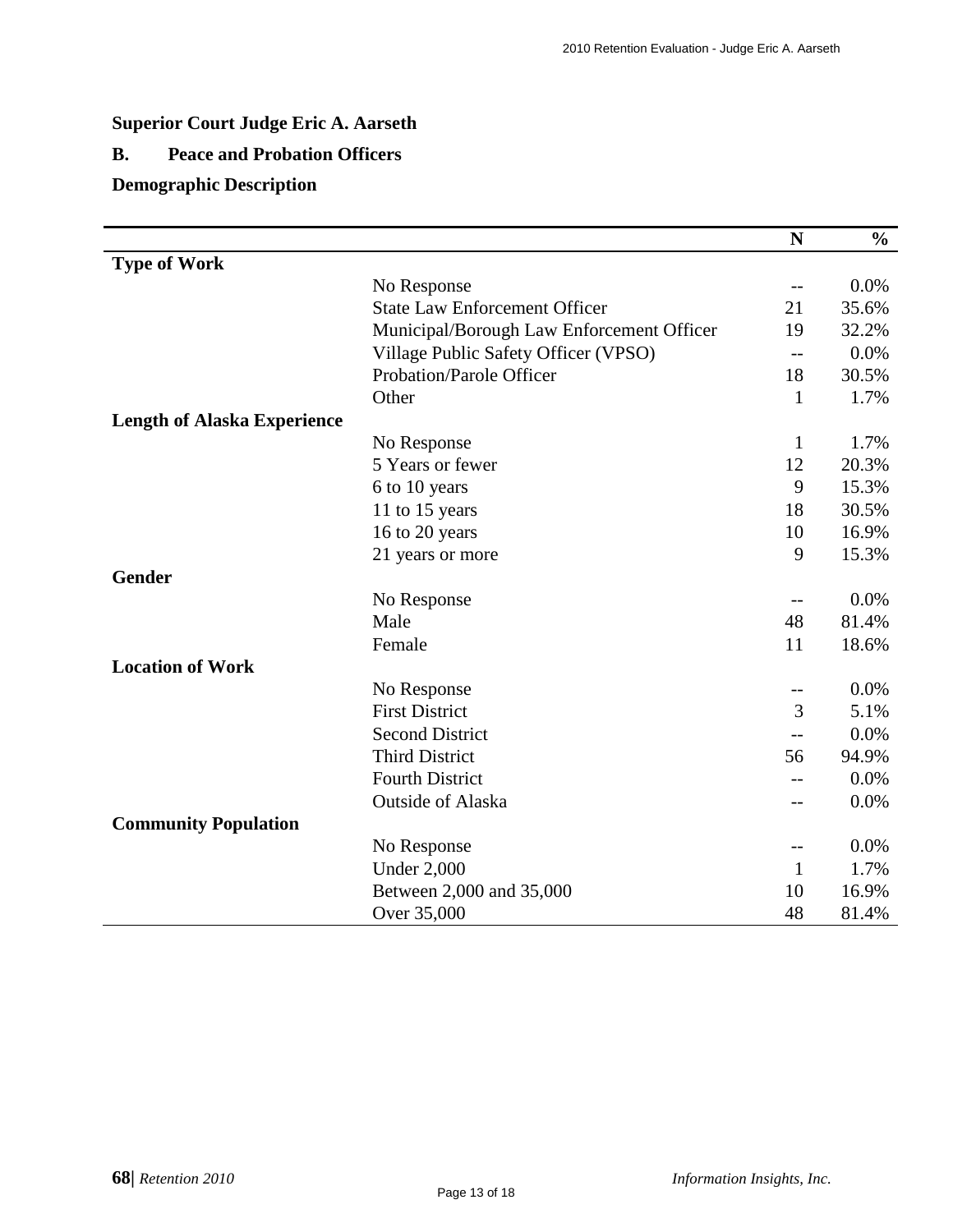## **Judge Eric A. Aarseth Peace and Probation Officers**

|                                           | Impartiality/   |                  |                           |                  | <b>Judicial</b>    |                  |                                               |                  | <b>Overall</b>                                |                  |
|-------------------------------------------|-----------------|------------------|---------------------------|------------------|--------------------|------------------|-----------------------------------------------|------------------|-----------------------------------------------|------------------|
|                                           | <b>Fairness</b> |                  | <b>Integrity</b>          |                  | <b>Temperament</b> |                  | <b>Diligence</b>                              |                  | <b>Evaluation</b>                             |                  |
|                                           | Mean            | N                | Mean                      | $\mathbf N$      | Mean               | ${\bf N}$        | Mean                                          | ${\bf N}$        | Mean                                          | N                |
| <b>Basis for Evaluation</b>               |                 |                  |                           |                  |                    |                  |                                               |                  |                                               |                  |
| No Response                               |                 | $\mathbf{1}$     |                           | $\mathbf{1}$     |                    | $\mathbf{1}$     |                                               | $\boldsymbol{0}$ |                                               | $\mathbf{0}$     |
| <b>Direct Professional</b>                | 3.8             | 47               | 4.0                       | 47               | 3.9                | 47               | 3.8                                           | 48               | 3.8                                           | 48               |
| Professional Reputation                   | 4.4             | 8                | 4.5                       | $\,8\,$          | 4.7                | 7                | 4.5                                           | 8                | 4.4                                           | $\,8\,$          |
| <b>Other Personal Contacts</b>            | 3.7             | 3                | 3.7                       | 3                | 3.7                | 3                | 3.7                                           | 3                | 3.7                                           | 3                |
| <b>Type of Work</b>                       |                 |                  |                           |                  |                    |                  |                                               |                  |                                               |                  |
| No Response                               |                 | $\mathbf{1}$     |                           | 1                |                    | $\mathbf{1}$     |                                               | $\boldsymbol{0}$ |                                               | $\boldsymbol{0}$ |
| <b>State Law Enforcement Officer</b>      | 4.2             | 16               | 4.4                       | 16               | 3.9                | 16               | 4.0                                           | 17               | 4.0                                           | 17               |
| Municipal/Borough Law Enforcement Officer | 3.9             | 14               | 4.1                       | 14               | 4.1                | 14               | 4.0                                           | 14               | 3.9                                           | 14               |
| Village Public Safety Officer (VPSO)      | $\overline{a}$  | $\boldsymbol{0}$ | $\mathbb{L}^2$            | $\boldsymbol{0}$ | $\mathbf{u}$       | $\boldsymbol{0}$ | $\mathbb{L}^{\mathbb{L}}$                     | $\boldsymbol{0}$ | $\omega\omega$                                | $\boldsymbol{0}$ |
| Probation/Parole Officer                  | 3.3             | 16               | 3.5                       | 16               | 3.6                | 16               | 3.3                                           | 16               | 3.3                                           | 16               |
| Other                                     | 4.0             | $\mathbf{1}$     | 5.0                       | $\mathbf{1}$     | 5.0                | $\mathbf{1}$     | 4.0                                           | $\mathbf{1}$     | 4.0                                           | $\mathbf{1}$     |
| <b>Length of Experience</b>               |                 |                  |                           |                  |                    |                  |                                               |                  |                                               |                  |
| No Response                               |                 | $\mathbf{1}$     |                           | $\mathbf{1}$     |                    | $\boldsymbol{0}$ |                                               | $\boldsymbol{0}$ |                                               | $\boldsymbol{0}$ |
| 5 Years or fewer                          | 2.8             | 10               | 3.0                       | 10               | 2.7                | 10               | 2.6                                           | 10               | 2.6                                           | 10               |
| 6 to 10 years                             | 4.0             | 7                | 4.1                       | $\tau$           | 4.0                | 7                | 4.0                                           | $\tau$           | 4.1                                           | $\tau$           |
| 11 to 15 years                            | 4.1             | 15               | 4.3                       | 15               | 4.2                | 14               | 4.1                                           | 15               | 4.1                                           | 15               |
| 16 to 20 years                            | 4.2             | $\sqrt{6}$       | 4.5                       | 6                | 4.5                | $\sqrt{6}$       | 4.2                                           | 6                | 4.0                                           | 6                |
| 21 years or more                          | 4.0             | 8                | 4.3                       | $\,8\,$          | 3.9                | 9                | 4.0                                           | 9                | 3.9                                           | 9                |
| Gender                                    |                 |                  |                           |                  |                    |                  |                                               |                  |                                               |                  |
| No Response                               |                 | $\mathbf{1}$     |                           | $\mathbf{1}$     |                    | $\mathbf{1}$     |                                               | $\boldsymbol{0}$ |                                               | $\boldsymbol{0}$ |
| Male                                      | 3.9             | 38               | 4.1                       | 38               | 3.9                | 38               | 3.9                                           | 39               | 3.9                                           | 39               |
| Female                                    | 3.3             | 9                | 3.7                       | 9                | 3.6                | 9                | 3.3                                           | 9                | 3.3                                           | 9                |
| <b>Location of Work</b>                   |                 |                  |                           |                  |                    |                  |                                               |                  |                                               |                  |
| No Response                               |                 | $\mathbf{1}$     |                           | $\mathbf{1}$     |                    | $\mathbf{1}$     |                                               | $\boldsymbol{0}$ |                                               | $\boldsymbol{0}$ |
| <b>First District</b>                     | 4.7             | 3                | 4.7                       | 3                | 5.0                | 3                | 5.0                                           | 3                | 4.7                                           | 3                |
| <b>Second District</b>                    | $-$             | $\boldsymbol{0}$ | $\mathcal{L} \mathcal{L}$ | $\boldsymbol{0}$ | $- -$              | $\boldsymbol{0}$ | $\mathord{\hspace{1pt}\text{--}\hspace{1pt}}$ | $\mathbf{0}$     | $\mathord{\hspace{1pt}\text{--}\hspace{1pt}}$ | $\boldsymbol{0}$ |
| <b>Third District</b>                     | 3.7             | 44               | 4.0                       | 44               | 3.8                | 44               | 3.7                                           | 45               | 3.7                                           | 45               |
| Fourth District                           |                 | $\boldsymbol{0}$ |                           | $\boldsymbol{0}$ |                    | 0                |                                               | $\boldsymbol{0}$ |                                               | $\boldsymbol{0}$ |
| Outside of Alaska                         | $-$             | $\boldsymbol{0}$ | $\overline{a}$            | $\boldsymbol{0}$ | $-$                | $\boldsymbol{0}$ | $\overline{a}$                                | $\mathbf{0}$     | $-$                                           | $\boldsymbol{0}$ |
| <b>Community Population</b>               |                 |                  |                           |                  |                    |                  |                                               |                  |                                               |                  |
| No Response                               |                 | $\boldsymbol{0}$ |                           | $\boldsymbol{0}$ |                    | 1                |                                               | $\boldsymbol{0}$ |                                               | $\boldsymbol{0}$ |
| <b>Under 2,000</b>                        | 5.0             | $\mathbf{1}$     | 5.0                       | $\mathbf{1}$     | 5.0                | $\mathbf{1}$     | 5.0                                           | $\mathbf{1}$     | 5.0                                           | 1                |
| Between 2,000 and 35,000                  | 3.3             | $\sqrt{6}$       | 3.5                       | $\sqrt{6}$       | 3.8                | 5                | 3.8                                           | 6                | 3.5                                           | 6                |
| Over 35,000                               | $3.8\,$         | 40               | 4.1                       | 40               | $3.8\,$            | 41               | 3.7                                           | 41               | 3.8                                           | 41               |

Note: Ratings for only those respondents who reported direct professional experience with the judge.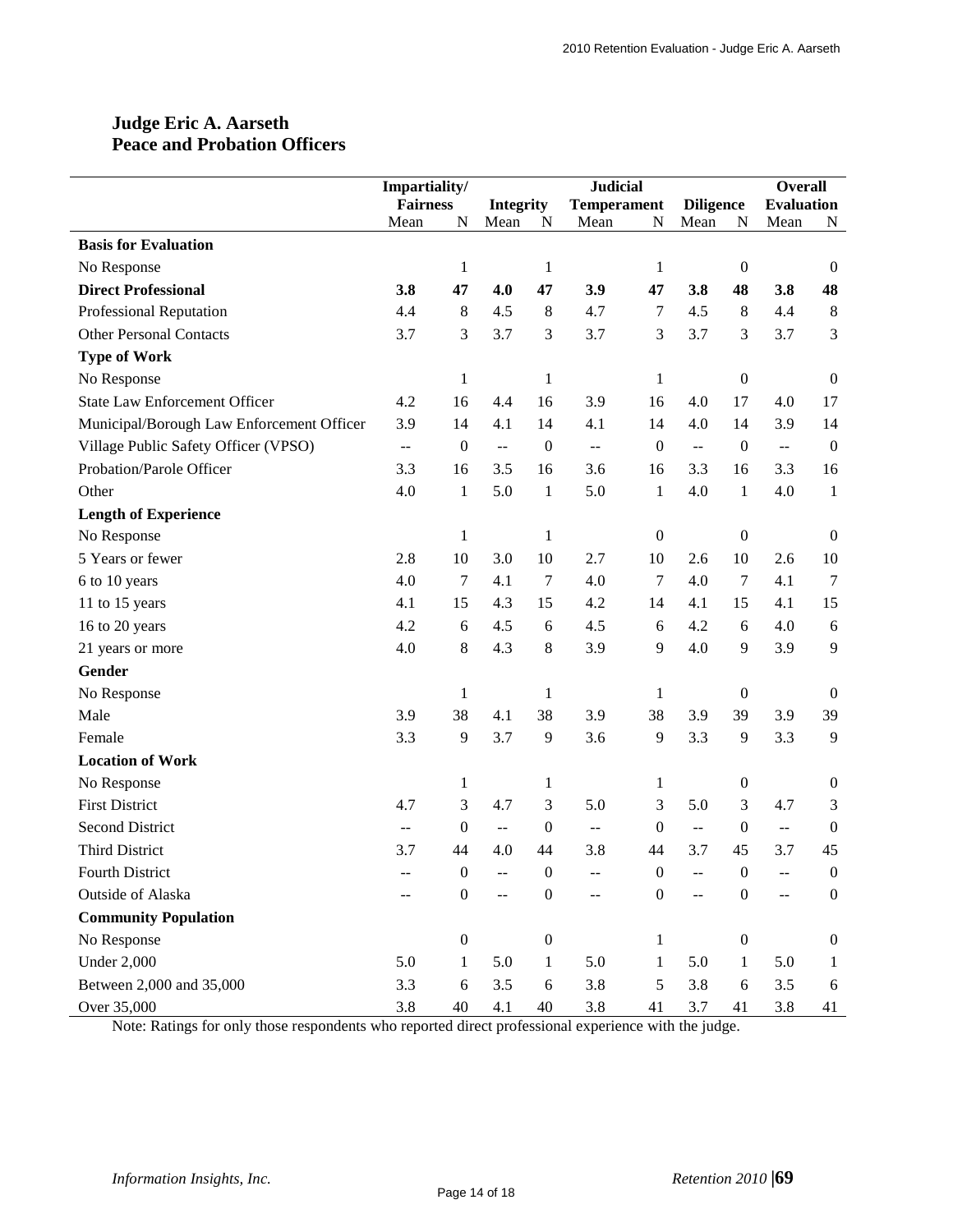## **Superior Court Judge Eric A. Aarseth**

## **C. Social Workers, Guardians ad Litem, and CASA Volunteers**

## **Demographic Description**

|                                    |                          | ${\bf N}$      | $\frac{0}{0}$ |
|------------------------------------|--------------------------|----------------|---------------|
| <b>Type of Work</b>                |                          |                |               |
|                                    | No Response              | $- -$          | 0.0%          |
|                                    | Social Worker            | 1              | 25.0%         |
|                                    | Guardian ad Litem        | $\mathbf{1}$   | 25.0%         |
|                                    | <b>CASA Volunteer</b>    | $\overline{2}$ | 50.0%         |
|                                    | Other                    | $-$            | 0.0%          |
| <b>Length of Alaska Experience</b> |                          |                |               |
|                                    | No Response              |                | 0.0%          |
|                                    | 5 Years or fewer         | $\mathbf{1}$   | 25.0%         |
|                                    | 6 to 10 years            | 1              | 25.0%         |
|                                    | 11 to 15 years           | 1              | 25.0%         |
|                                    | 16 to 20 years           |                | 0.0%          |
|                                    | 21 years or more         | $\mathbf{1}$   | 25.0%         |
| Gender                             |                          |                |               |
|                                    | No Response              | --             | 0.0%          |
|                                    | Male                     | $-$            | 0.0%          |
|                                    | Female                   | $\overline{4}$ | 100%          |
| <b>Location of Work</b>            |                          |                |               |
|                                    | No Response              | $-$            | 0.0%          |
|                                    | <b>First District</b>    |                | 0.0%          |
|                                    | <b>Second District</b>   |                | 0.0%          |
|                                    | <b>Third District</b>    | $-$            | 0.0%          |
|                                    | <b>Fourth District</b>   | $\overline{4}$ | 100%          |
|                                    | <b>Outside of Alaska</b> | --             | 0.0%          |
| <b>Community Population</b>        |                          |                |               |
|                                    | No Response              |                | 0.0%          |
|                                    | <b>Under 2,000</b>       |                | 0.0%          |
|                                    | Between 2,000 and 35,000 |                | 0.0%          |
|                                    | Over 35,000              | $\overline{4}$ | 100%          |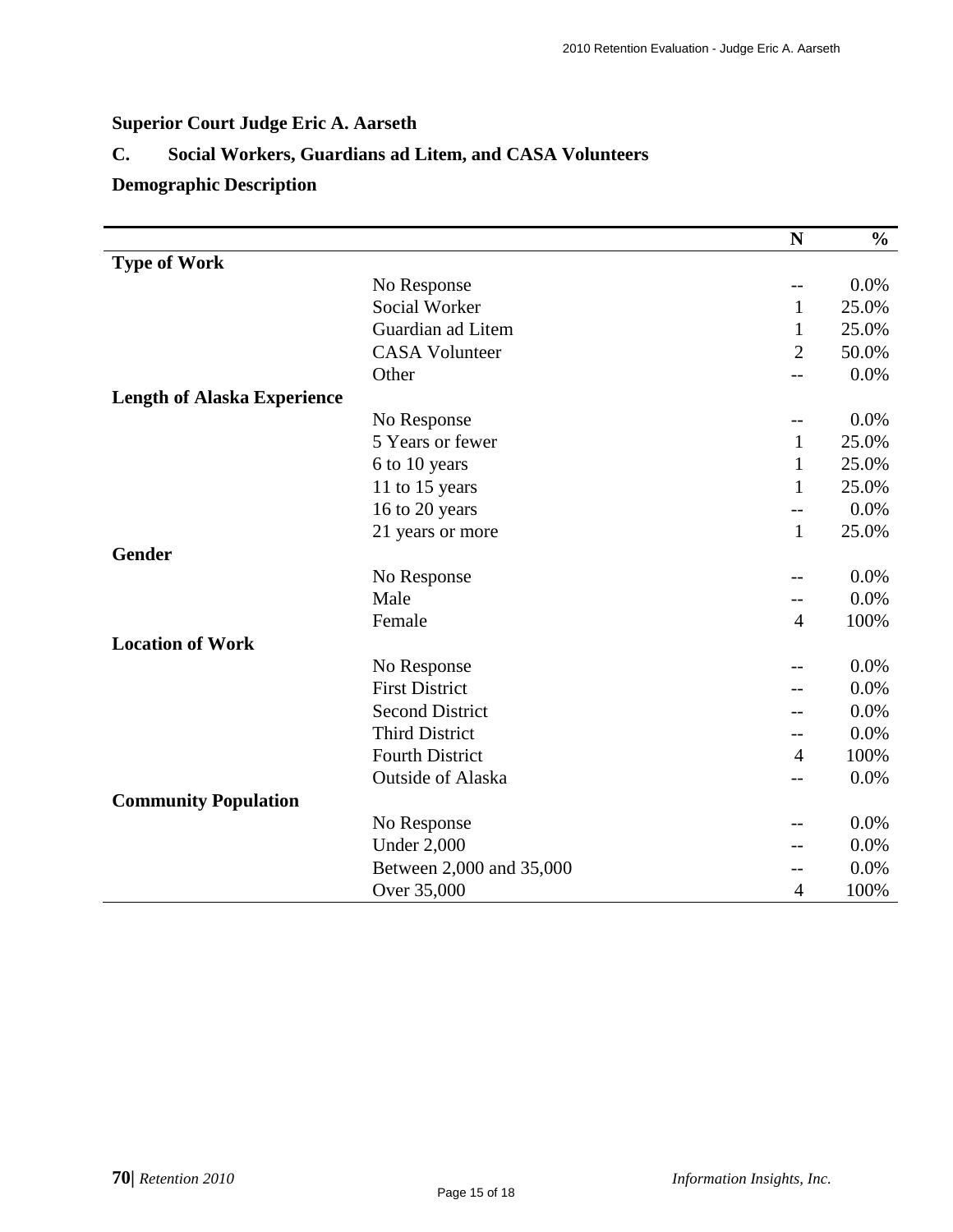|                                | Impartiality/   |                  |                          | <b>Judicial</b>  |                            |                  |                          | <b>Overall</b>   |                          |                  |
|--------------------------------|-----------------|------------------|--------------------------|------------------|----------------------------|------------------|--------------------------|------------------|--------------------------|------------------|
|                                | <b>Fairness</b> |                  | <b>Integrity</b>         |                  | <b>Temperament</b>         |                  | <b>Diligence</b>         |                  | <b>Evaluation</b>        |                  |
|                                | Mean            | N                | Mean                     | $\mathbf N$      | Mean                       | $\mathbf N$      | Mean                     | $\mathbf N$      | Mean                     | N                |
| <b>Basis for Evaluation</b>    |                 |                  |                          |                  |                            |                  |                          |                  |                          |                  |
| No Response                    |                 | $\boldsymbol{0}$ |                          | $\boldsymbol{0}$ |                            | $\mathbf{1}$     |                          | $\mathbf{1}$     |                          | $\boldsymbol{0}$ |
| <b>Direct Professional</b>     | 4.3             | 3                | 4.0                      | 3                | 4.5                        | $\overline{2}$   | 4.5                      | $\overline{2}$   | 4.3                      | $\mathbf{3}$     |
| <b>Professional Reputation</b> | 3.0             | $\mathbf{1}$     | 3.0                      | $\mathbf{1}$     | 3.0                        | 1                | 3.0                      | $\mathbf{1}$     | 3.0                      | $\mathbf{1}$     |
| <b>Other Personal Contacts</b> | Ξ.              | $\boldsymbol{0}$ | $\frac{1}{2}$            | $\overline{0}$   | Ц.                         | $\mathbf{0}$     | Ξ.                       | $\theta$         | 44                       | $\boldsymbol{0}$ |
| <b>Type of Work</b>            |                 |                  |                          |                  |                            |                  |                          |                  |                          |                  |
| No Response                    |                 | $\boldsymbol{0}$ |                          | $\theta$         |                            | $\mathbf{1}$     |                          | 1                |                          | $\boldsymbol{0}$ |
| Social Worker                  | 5.0             | $\mathbf{1}$     | 5.0                      | $\mathbf{1}$     | 5.0                        | $\mathbf{1}$     | 5.0                      | $\mathbf{1}$     | 5.0                      | $\mathbf{1}$     |
| Guardian ad Litem              | $-$             | $\mathbf{0}$     | $\overline{a}$           | $\overline{0}$   | $\mathbb{L}^{\frac{1}{2}}$ | $\overline{0}$   | ш.,                      | $\mathbf{0}$     | 44                       | $\boldsymbol{0}$ |
| <b>CASA Volunteer</b>          | 4.0             | $\overline{2}$   | 3.5                      | $\overline{2}$   | 4.0                        | $\mathbf{1}$     | 4.0                      | 1                | 4.0                      | $\overline{2}$   |
| <b>Length of Experience</b>    |                 |                  |                          |                  |                            |                  |                          |                  |                          |                  |
| No Response                    |                 | $\boldsymbol{0}$ |                          | $\boldsymbol{0}$ |                            | $\boldsymbol{0}$ |                          | 1                |                          | $\boldsymbol{0}$ |
| 5 Years or fewer               | 4.0             | $\mathbf{1}$     | 4.0                      | $\mathbf{1}$     | 4.0                        | 1                | $\overline{a}$           | $\boldsymbol{0}$ | 4.0                      | 1                |
| 6 to 10 years                  | 4.0             | $\mathbf{1}$     | 3.0                      | $\mathbf{1}$     | Ц.                         | $\boldsymbol{0}$ | 4.0                      | $\mathbf{1}$     | 4.0                      | $\mathbf{1}$     |
| 11 to 15 years                 | 5.0             | $\mathbf{1}$     | 5.0                      | $\mathbf{1}$     | 5.0                        | $\mathbf{1}$     | 5.0                      | $\mathbf{1}$     | 5.0                      | $\mathbf{1}$     |
| 16 to 20 years                 | $- -$           | $\boldsymbol{0}$ | $\overline{\phantom{a}}$ | $\boldsymbol{0}$ | $\overline{\phantom{a}}$   | $\boldsymbol{0}$ | --                       | $\boldsymbol{0}$ | $\overline{\phantom{a}}$ | $\boldsymbol{0}$ |
| 21 years or more               | $-$             | $\boldsymbol{0}$ | $\overline{\phantom{m}}$ | $\boldsymbol{0}$ | $-$                        | $\boldsymbol{0}$ | $-$                      | $\boldsymbol{0}$ | $-$                      | $\boldsymbol{0}$ |
| Gender                         |                 |                  |                          |                  |                            |                  |                          |                  |                          |                  |
| No Response                    |                 | $\boldsymbol{0}$ |                          | $\boldsymbol{0}$ |                            | $\mathbf{1}$     |                          | $\mathbf{1}$     |                          | $\boldsymbol{0}$ |
| Male                           |                 | $\boldsymbol{0}$ | $\overline{a}$           | $\boldsymbol{0}$ | $\overline{a}$             | $\boldsymbol{0}$ | --                       | $\boldsymbol{0}$ | $\overline{\phantom{a}}$ | $\boldsymbol{0}$ |
| Female                         | 4.3             | 3                | 4.0                      | 3                | 4.5                        | $\overline{c}$   | 4.5                      | $\overline{2}$   | 4.3                      | 3                |
| <b>Location of Work</b>        |                 |                  |                          |                  |                            |                  |                          |                  |                          |                  |
| No Response                    |                 | $\boldsymbol{0}$ |                          | $\boldsymbol{0}$ |                            | $\mathbf{1}$     |                          | $\mathbf{1}$     |                          | $\mathbf{0}$     |
| <b>First District</b>          | $\overline{a}$  | $\overline{0}$   | $\mathbf{u}$             | $\boldsymbol{0}$ | $\overline{\phantom{a}}$   | $\overline{0}$   | --                       | $\mathbf{0}$     | $\overline{a}$           | $\overline{0}$   |
| <b>Second District</b>         | $\overline{a}$  | $\overline{0}$   | $\overline{a}$           | $\overline{0}$   | $-$                        | $\overline{0}$   | $\overline{\phantom{a}}$ | $\overline{0}$   | $\pm$ $\pm$              | $\overline{0}$   |
| <b>Third District</b>          | 4.3             | 3                | 4.0                      | 3                | 4.5                        | $\overline{2}$   | 4.5                      | $\overline{2}$   | 4.3                      | 3                |
| <b>Fourth District</b>         | $\overline{a}$  | $\boldsymbol{0}$ | $\overline{a}$           | $\overline{0}$   | $\overline{a}$             | $\overline{0}$   | Ξ.                       | $\overline{0}$   | 44                       | $\boldsymbol{0}$ |
| Outside of Alaska              | $\overline{a}$  | $\boldsymbol{0}$ | $\mathbf{u}$             | $\overline{0}$   | $\overline{\phantom{a}}$   | $\overline{0}$   | --                       | $\overline{0}$   | $\overline{a}$           | $\boldsymbol{0}$ |
| <b>Community Population</b>    |                 |                  |                          |                  |                            |                  |                          |                  |                          |                  |
| No Response                    |                 | $\boldsymbol{0}$ |                          | $\boldsymbol{0}$ |                            | 1                |                          | 1                |                          | 0                |
| <b>Under 2,000</b>             | $-$             | $\boldsymbol{0}$ | $\overline{a}$           | $\boldsymbol{0}$ | $\overline{a}$             | $\boldsymbol{0}$ | --                       | $\boldsymbol{0}$ | $\overline{a}$           | $\boldsymbol{0}$ |
| Between 2,000 and 35,000       | $-$             | $\boldsymbol{0}$ | $\overline{a}$           | $\boldsymbol{0}$ | $-$                        | $\boldsymbol{0}$ | --                       | $\boldsymbol{0}$ | $\overline{a}$           | $\boldsymbol{0}$ |
| Over 35,000                    | 4.3             | 3                | 4.0                      | 3                | 4.5                        | $\overline{2}$   | 4.5                      | $\overline{2}$   | 4.3                      | 3                |

#### **Judge Eric A. Aarseth Social Workers, Guardians ad Litem, and CASA Volunteers**

Note: Ratings for only those respondents who reported direct professional experience with the judge.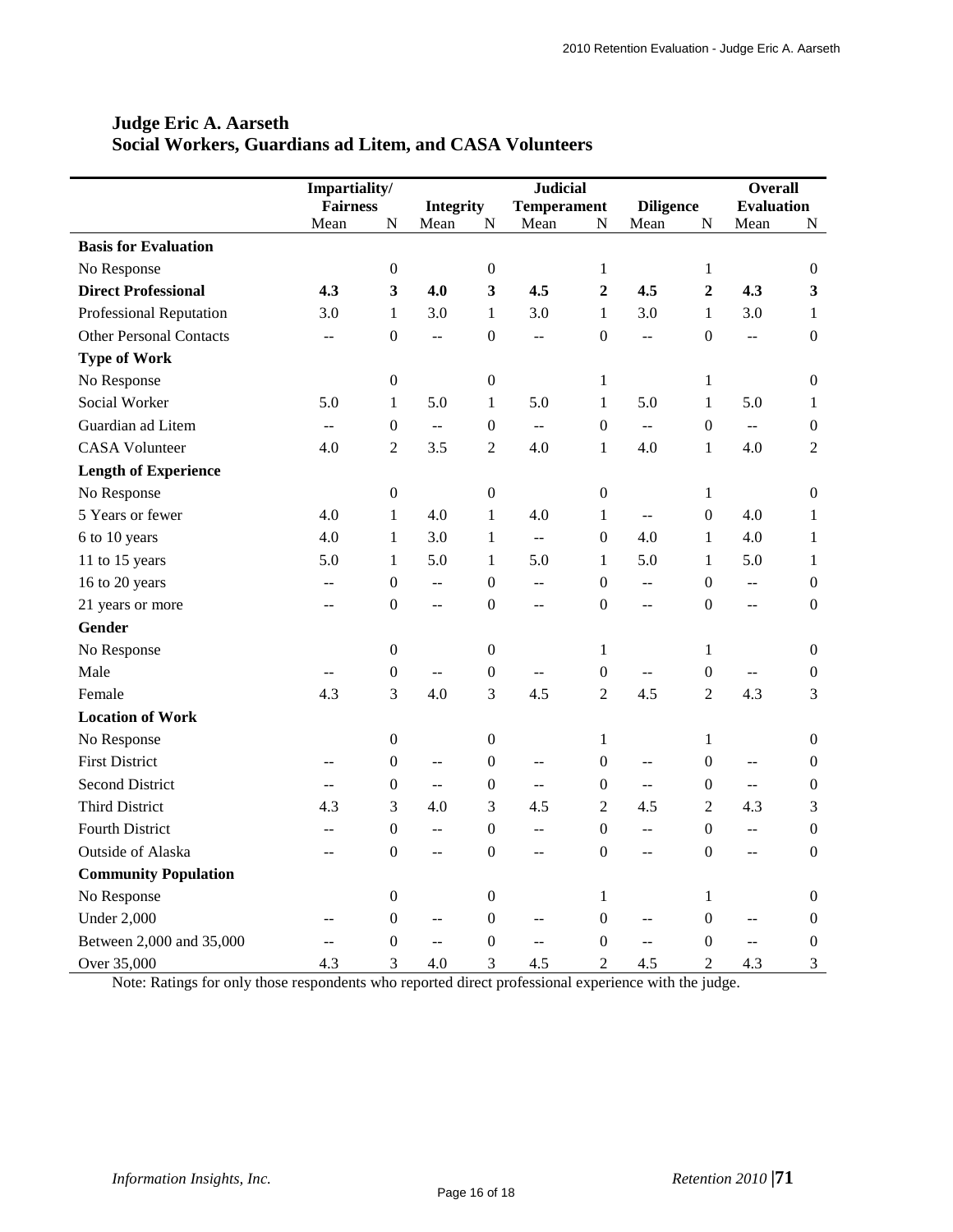| <b>Juror Survey Results</b><br><b>2010 Retention Evaluation</b><br>Eric A. Aarseth |             |                       |     |                  |                |                        |                |                              |          |                  |   |                          |
|------------------------------------------------------------------------------------|-------------|-----------------------|-----|------------------|----------------|------------------------|----------------|------------------------------|----------|------------------|---|--------------------------|
| <b>Distribution of Ratings</b>                                                     |             |                       |     |                  |                |                        |                |                              |          |                  |   |                          |
| <b>Survey Category</b>                                                             | <b>Mean</b> | <b>Excellent</b><br>% | (n) | Good<br>%<br>(n) |                | Acceptable<br>%<br>(n) |                | <b>Deficient</b><br>%<br>(n) |          | Poor<br>%<br>(n) |   | Total<br><b>Returned</b> |
| <b>Impartiality/Fairness</b>                                                       | 4.9         | 92%                   | 168 | 7%               | 12             | 2%                     | 3              | $0\%$                        | 0        | 0%               | 0 | 183                      |
| <b>Respectful/Courteous</b>                                                        | 5.0         | 96%                   | 175 | 4%               | $\overline{7}$ | $1\%$                  | $\mathbf{1}$   | $0\%$                        | $\Omega$ | 0%               | 0 | 183                      |
| <b>Attentive during Proceedings</b>                                                | 4.8         | 85%                   | 156 | 13%              | 24             | 2%                     | 3              | $0\%$                        | 0        | 0%               | 0 | 183                      |
| <b>Control over Proceedings</b>                                                    | 4.9         | 95%                   | 173 | 3%               | 6              | 2%                     | 4              | 0%                           | $\Omega$ | 0%               | 0 | 183                      |
| Intelligence/Skill as a Judge                                                      | 4.9         | 93%                   | 170 | 6%               | 11             | 1%                     | $\overline{2}$ | $0\%$                        | 0        | 0%               | 0 | 183                      |
| <b>Overall Evaluation</b>                                                          | 4.9         | 93%                   | 171 | 6%               | 10             | 1%                     | 2              | $0\%$                        | 0        | 0%               | 0 | 183                      |